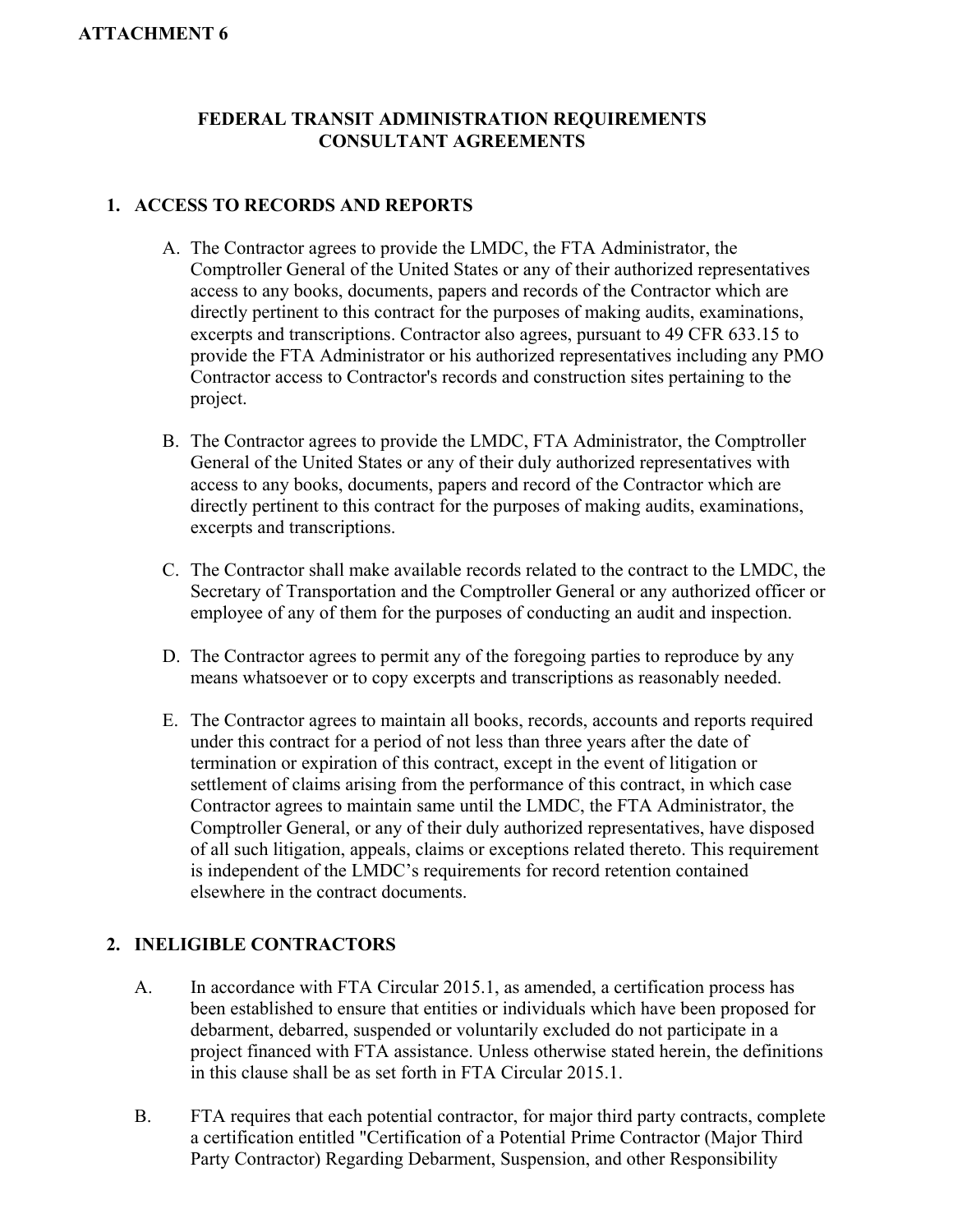Matters" for itself and its principals and requires each Subcontractor or Supplier [for Subcontracts and Supplier agreements expected to equal or exceed the Federal procurement small purchase threshold fixed at 10 U.S.C. 253(g) (currently \$100,000)] to complete a certification entitled "Certification of a Potential Subcontractor/Supplier Regarding Debarment, Suspension, and Other Ineligibility and Voluntary Exclusion" for itself and its principals. Copies of the required Certification forms are set forth in Appendix C.

- C. In the event that in accordance with the Information for Proposers, the Contractor has certified prior to award that it is not proposed for debarment, debarred, suspended, or voluntarily excluded from covered transactions by any Federal Department or agency and such certification is found to be false, this Contract may be canceled, terminated or suspended by the LMDC and the Contractor will be liable for any and all damages incurred by the LMDC because of such cancellation, termination or suspension because of such false certification.
- D. The Contractor shall obtain certifications from all known potential Subcontractors and Suppliers [for which payments are expected to equal or exceed the Federal procurement small purchase threshold fixed at 10 U.S.C. 253(g) (currently \$100,000)] and submit such certification at the time specified in the Information For Proposers.
- E. Prior to the award of any Subcontracts or Supplier agreements expected to equal or exceed the Federal procurement small purchase threshold fixed at 10 V.S.C. 253(g) (currently \$100,000), regardless of tier, any prospective Subcontractor or Supplier who has not previously submitted a certification for this Contract must execute and submit to the Contractor a certification in the form annexed in the Appendix which will be deemed a part of the resulting Subcontract and Supplier agreement.
- F. The originals of any Certifications or correspondence relating hereto shall be sent by the Contractor to the Director of Procurement, One Madison Avenue,  $7<sup>th</sup>$  Floor, New York, NY 10010.
- G. The Contractor shall not knowingly enter into any Subcontracts or Supplier agreements with a person that is proposed for debarment, debarred, suspended, declared ineligible or voluntarily excluded from covered transactions.
- H. As required by FTA, the Contractor and its Subcontractors or Suppliers required to file the certification have a continuing duty to disclose, and shall provide immediate written notice to the LMDC if, at any time, it learns that its certification was erroneous when submitted or has become erroneous by reason of changed circumstances.

## **3. CIVIL RIGHTS**

A. Nondiscrimination - In accordance with Title VI of the Civil Rights Act, as amended, 42 U.S.C. § 2000d, section 303 of the Age Discrimination Act of 1975, as amended, 42 U.S.C. § 6102, and section 202 of the Americans with Disabilities Act of 1990, 42 U.S.C. § 12132, the Contractor agrees that it will not discriminate against any employee or applicant for employment because of race, color, creed, national origin, sex, age, or disability. In addition, the Contractor agrees to comply with applicable Federal implementing regulations and other implementing requirements FTA may issue.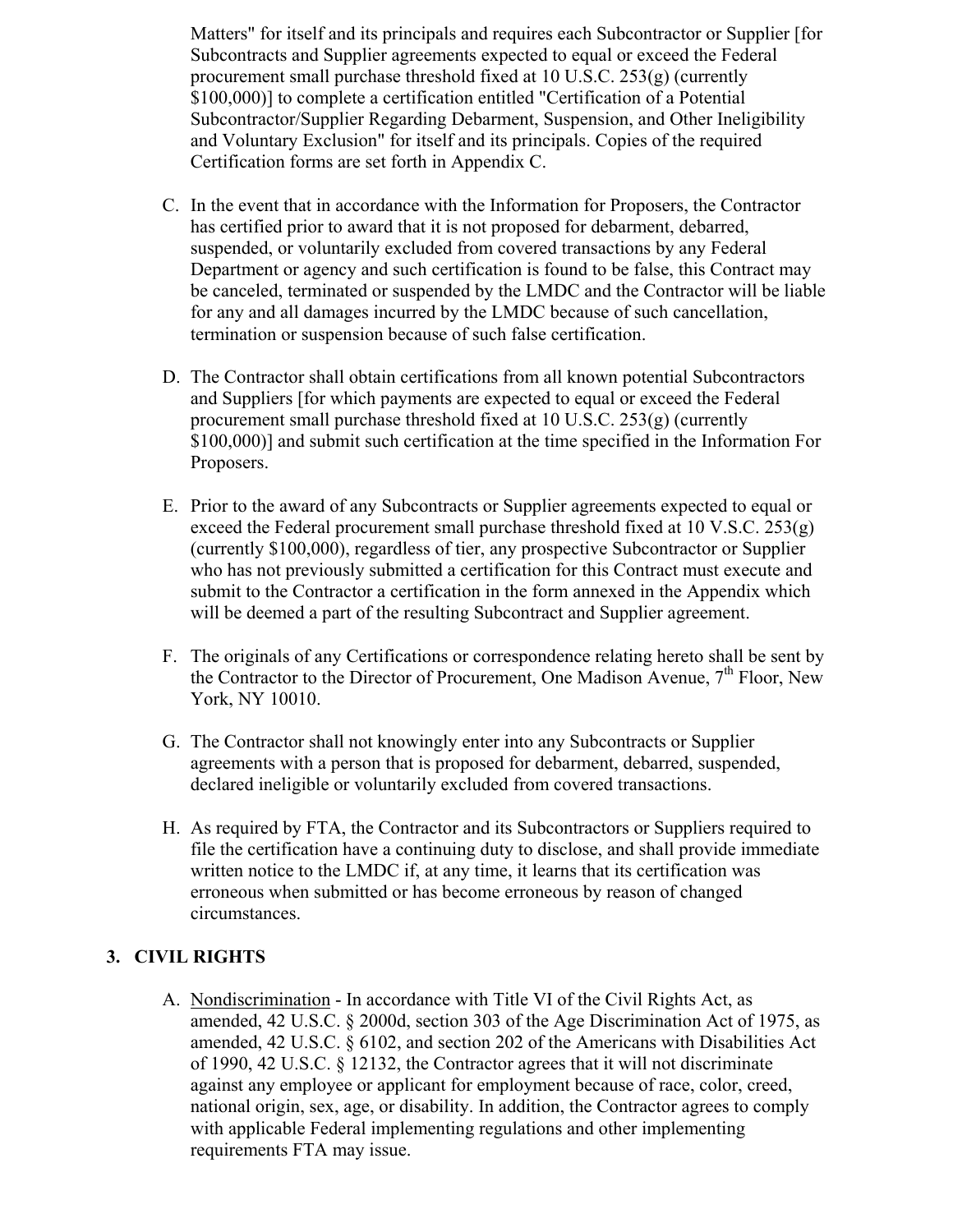B. Equal Employment Opportunity - The following equal employment opportunity requirements apply to the underlying contract:

(a) Race, Color, Creed, National Origin, Sex - In accordance with Title VII of the Civil Rights Act, as amended, 42 U.S.C. § 2000e, and Federal transit laws at 49 U.S.C. § 5332, the Contractor agrees to comply with all applicable equal employment opportunity requirements of U.S. Department of Labor (U.S. DOL) regulations, "Office of Federal Contract Compliance Programs, Equal Employment Opportunity, Department of Labor," 41 C.F.R. Parts 60 *et seq*., (which implement Executive Order No. 11246, "Equal Employment Opportunity," as amended by Executive Order No. 11375, "Amending Executive Order 11246 Relating to Equal Employment Opportunity," 42 U.S.C. § 2000e note), and with any applicable Federal statutes, executive orders, regulations, and Federal policies that may in the future affect construction activities undertaken in the course of the Project. The Contractor agrees to take affirmative action to ensure that applicants are employed, and that employees are treated during employment, without regard to their race, color, creed, national origin, sex, or age. Such action shall include, but not be limited to, the following: employment, upgrading, demotion or transfer, recruitment or recruitment advertising, layoff or termination; rates of pay or other forms of compensation; and selection for training, including apprenticeship. In addition, the Contractor agrees to comply with any implementing requirements FTA may issue.

(b) Age - In accordance with section 4 of the Age Discrimination in Employment Act of 1967, as amended, 29 U.S.C. § § 623, the Contractor agrees to refrain from discrimination against present and prospective employees for reason of age. In addition, the Contractor agrees to comply with any implementing requirements FTA may issue.

(c) Disabilities - In accordance with section 102 of the Americans with Disabilities Act, as amended, 42 U.S.C. § 12112, the Contractor agrees that it will comply with the requirements of U.S. Equal Employment Opportunity Commission, "Regulations to Implement the Equal Employment Provisions of the Americans with Disabilities Act," 29 C.F.R. Part 1630, pertaining to employment of persons with disabilities. In addition, the Contractor agrees to comply with any implementing requirements FTA may issue.

C. The Contractor also agrees to include these requirements in each subcontract related to this project, modified only if necessary to identify the affected parties.

## **4. NO OBLIGATION BY THE FEDERAL GOVERNMENT**

- A. The Contractor acknowledges and agrees that, notwithstanding any concurrence by the Federal Government in or approval of the solicitation or award of the underlying Contract, absent the express written consent by the Federal Government, the Federal Government is not a party to this Contract and shall not be subject to any obligations or liabilities to the LMDC, Contractor, or any other party (whether or not a party to that contract) pertaining to any matter resulting from the underlying contract.
- B. The Contractor also agrees to include the requirements of this Clause in all subcontracts issued pursuant to this Contract 7/00 Federal Chapter 11, Page 11 of 30.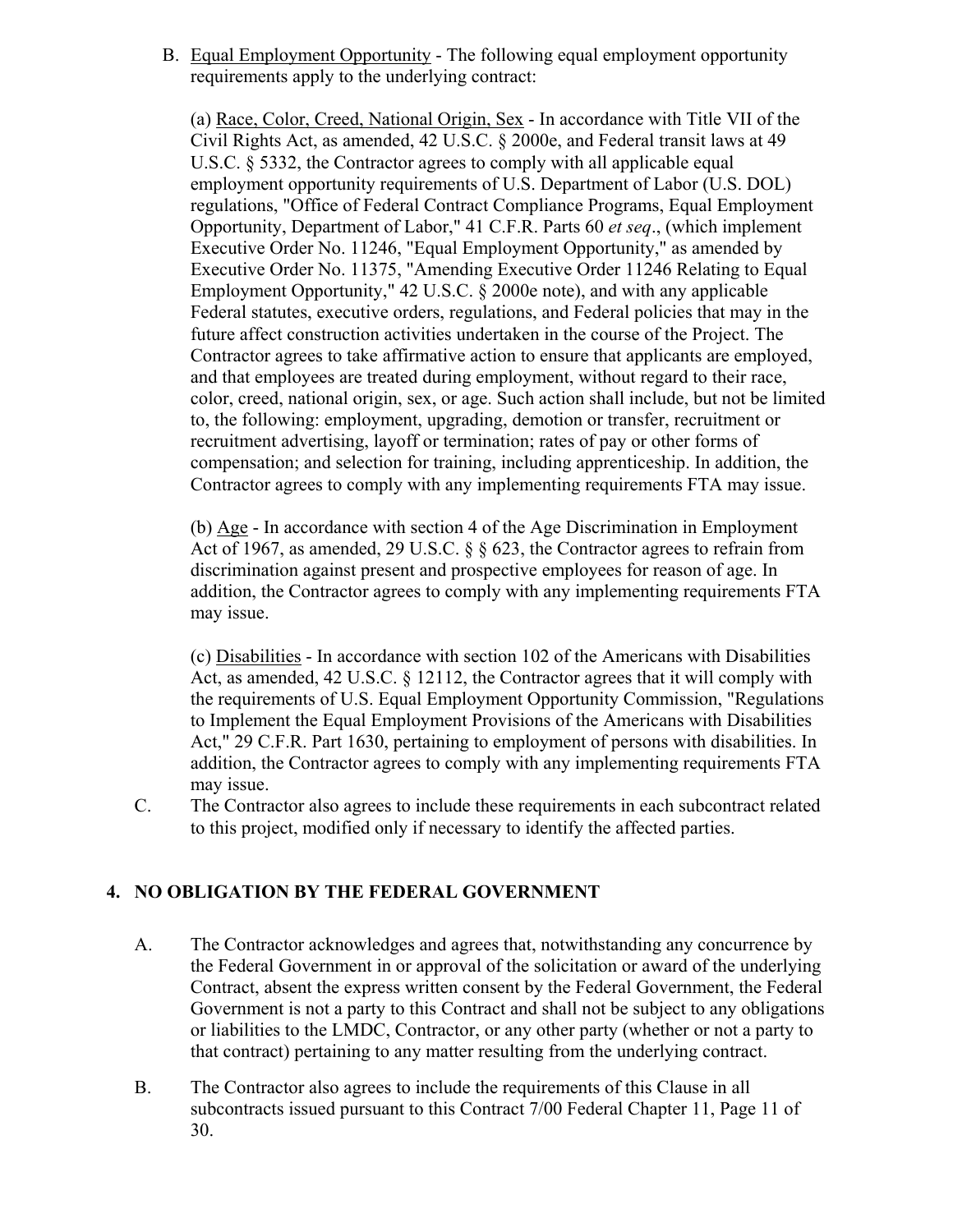## **5. CARGO PREFERENCE-USE OF UNITED STATES FLAG VESSELS**

The Contractor herein agrees:

- A. To utilize privately owned United States-flag commercial vessels to ship at least fifty percent (50%) of the gross tonnage (computed separately for dry bulk carriers, dry cargo liners, and tankers) involved, whenever shipping any equipment, material, or commodities pursuant to this contract, to the extent such vessels are available at fair and reasonable rates for United States-flag commercial vessels.
- B. To furnish within twenty (20) days following the date of loading for shipments originating within the United States or within thirty (30) working days following the date of loading for shipments originating outside the United States, a legible copy of a rated, "on-board" commercial ocean bill-of-lading in English for each shipment of cargo described in paragraph (1) above to the FTA Administrator and grantee (through the prime contractor in the case of subcontractor bills-of-lading) and to the Division of National Cargo, Office of Market Development, Maritime Administration, Washington, DC 20230.
- C. To include these requirements in all subcontracts issued pursuant to this Contract when the subcontract may involve the transport of equipment, material, or commodities by ocean vessel.

# **6. DAVIS-BACON ACT - CONTRACTS EXCEEDING \$2,000**

## A. MINIMUM WAGES

1. All laborers and mechanics employed or working upon the site of the Work (or under the United States Housing Act of 1937 or under the Housing Act of 1949 in the Construction or Development of the project), will be paid unconditionally and not less often than once a week, and without subsequent deduction or rebate on any account (except such payroll deductions as are permitted by regulations issued by the Secretary of Labor under the Copeland Act, 29 CFR Part 3), the full amount of wages and bona fide fringe benefits (or cash equivalents thereof) due at the time of payment computed at rates not less than those contained in the wage determination of the Secretary of Labor which is attached hereto and made a part hereof, regardless of any contractual relationship which may be alleged to exist between the Contractor and such laborers and mechanics.

Contributions made or costs reasonably anticipated for bona fide fringe benefits under Section  $l(b)(2)$  of the Davis-Bacon Act on behalf of laborers or mechanics are considered wages paid to such laborers or mechanics, subject to the provisions of subparagraph A.4 of this Clause; also, regular contributions made or costs incurred for more than a weekly period (but not less often than quarterly) under plans, funds, or programs that cover the particular weekly period, are deemed to be constructively made or incurred during such weekly period. Such laborers and mechanics shall be paid the appropriate wage rate and fringe benefits on the wage determination for the classification of work actually performed, without regard to skill, except as provided at 29 CFR Part 5.5(a)(4). Laborers or mechanics performing work in more than one classification may be compensated at the rate specified for each classification for the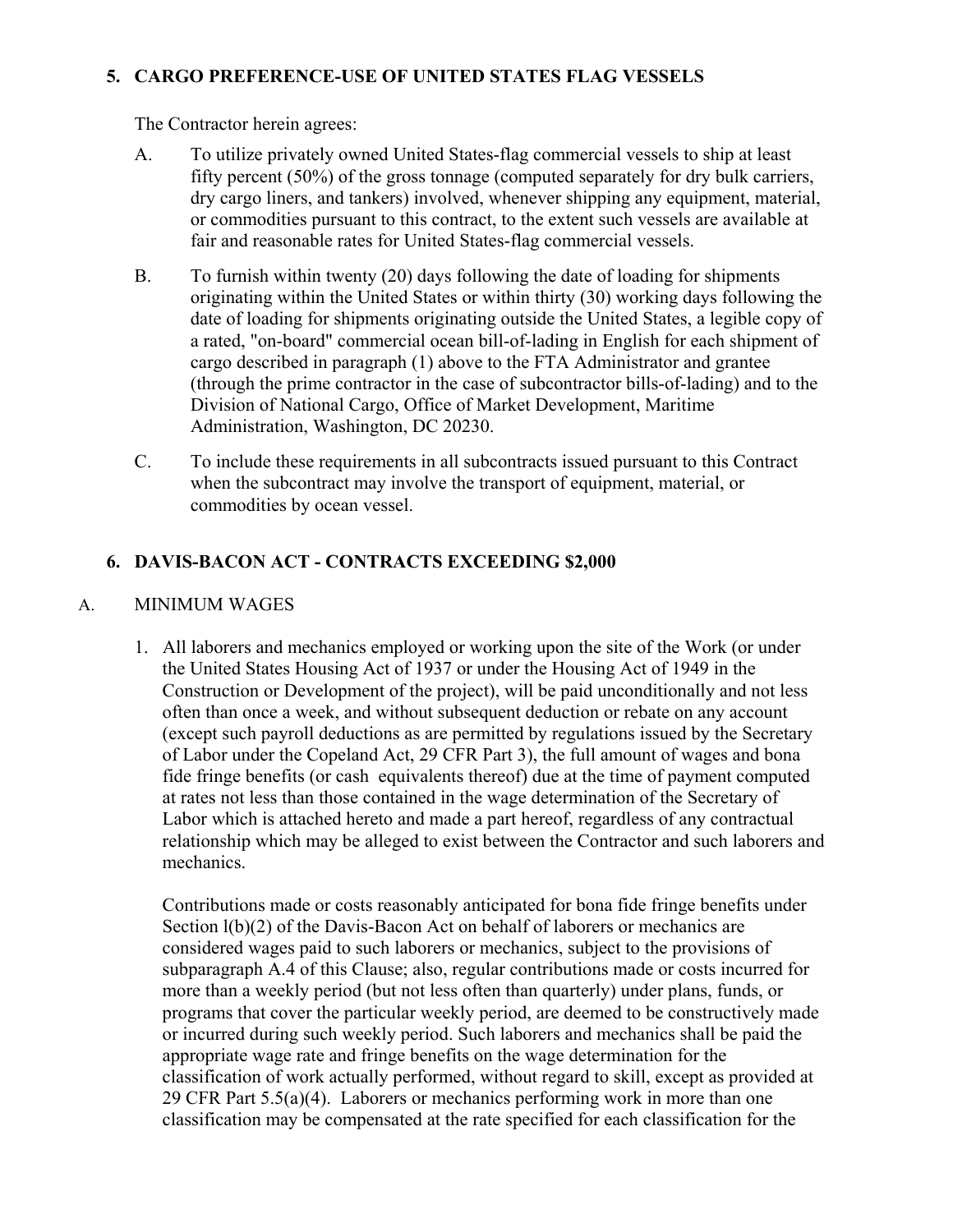time actually worked therein; provided, that the employer's payroll records accurately set forth the time spent in each classification in which work is performed. The wage determination (including any additional classification and wage rates conformed under subparagraph A.2 of this Clause and the Davis-Bacon Poster (WH-1321) shall be posted at all times by the Contractor and its Subcontractors at the site of the work in a prominent and accessible place where it can be easily seen by the workers.

- 2. a. The Engineer shall require that any class of laborers or mechanics, including helpers, which is not listed in the wage determination and which is to be employed under the Contract shall be classified in conformance with the wage determination. The Engineer shall approve an additional classification and wage rate and fringe benefits therefor only when the following criteria have been met:
	- i. Except with respect to helper as defined in 29 CFR  $5.2(n)(4)$ , the work to be performed by the classification requested is not performed by a classification in the wage determination; and
	- ii. The classification is utilized in the area by the construction industry; and
	- iii. The proposed wage rate, including any bona fide fringe benefits, bears a reasonable relationship to the wage rates contained in the wage determination; and
	- iv. With respect to helpers as defined in 29 CFR 5.2(n)(4), such a classification prevails in the area in which the work is performed.
	- b. If the Contractor and the laborers and mechanics to be employed in the classification (if known), or their representatives, and the Engineer agree on the classification and wage rate (including the amount designated for the fringe benefits where appropriate), a report of the action taken shall be sent by the Engineer to the Administrator of the Wage and Hour Division, Employment Standards Administration, U.S. Department of Labor, Washington, D.C. 20210. The Administrator, or an authorized representative, will approve, modify, or disapprove every additional classification action within thirty (30) days of receipt and so advise the Engineer or will notify the Engineer within the thirty (30)-day period that additional time is necessary.
	- c. In the event the Contractor, the laborers or mechanics to be employed in the classification or their representatives, and the Engineer do not agree on the proposed classification and wage rate (including the amount designated for fringe benefits, where appropriate), the Engineer shall refer the questions, including the views of all interested parties and the recommendation of the Engineer, to the Administrator for determination. The Administrator or an authorized representative, will issue a determination within thirty (30) days of receipt and so advise the Engineer or will notify the Engineer within the thirty (30)-day period that additional time is necessary.
	- d. The wage rate (including fringe benefits where appropriate) determined pursuant to subparagraphs A. 2.) b or c of this Article, shall be paid to all workers performing work in the classification under this contract from the first day on which work is performed in the classification.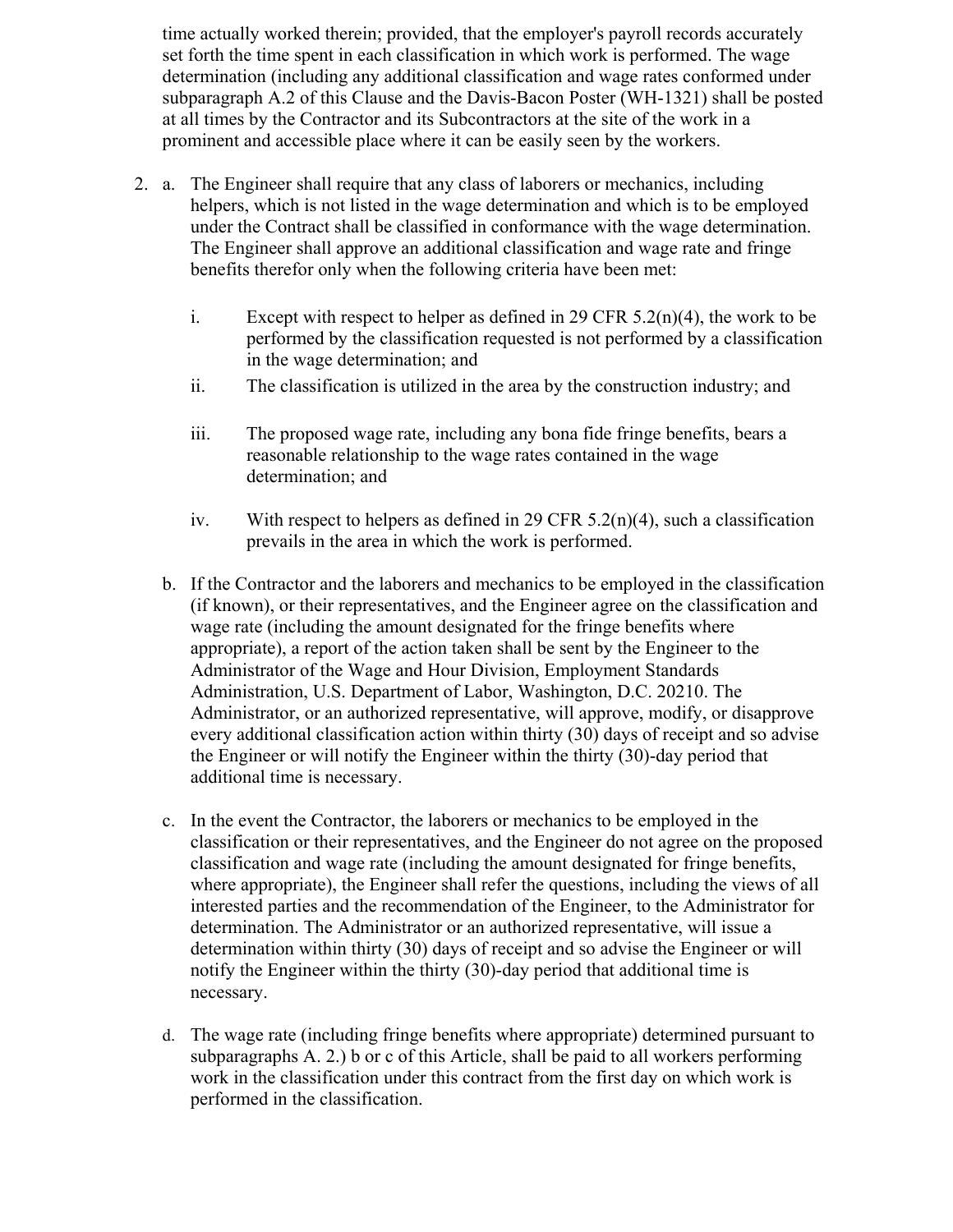- 3. Whenever the minimum wage rate prescribed in the contract for a class of laborers or mechanics includes a fringe benefit which is not expressed as an hourly rate, the Contractor shall either pay the benefit as stated in the wage determination or shall pay another bona fide fringe benefit or an hourly cash equivalent thereof.
- 4. If the Contractor does not make payments to a trustee or other third person, the Contractor may consider as part of the wages of any laborer or mechanic the amount of any costs reasonably anticipated in providing bona fide fringe benefits under a plan or program, provided, that the Secretary of Labor has found, upon the written request of the Contractor, that the applicable standards of the Davis-Bacon Act have been met. The Secretary of Labor may require the Contractor to set aside in a separate account assets for the meeting of obligations under the plan or program.
	- a. The Engineer shall require that any class of laborers or mechanics which is not listed in the wage determination and which is to be employed under the Contract shall be classified in conformance with the wage determination. The Engineer shall approve an additional classification and wage rate and fringe benefits thereof only when the following criteria have been met:
		- i. The work to be performed by the classification requested is not performed by a classification in the wage determination; and
		- ii. The classification is utilized in the area by the construction industry; and
		- iii. The proposed wage rate, including any bona fide fringe benefits, bears a reasonable relationship to the wage rates contained in the wage determination.
	- b. If the Contractor and the laborers and mechanics to be employed in the classification (if known), or their representatives, and the Engineer agree on the classification and wage rate (including the amount designated for fringe benefits where appropriate), a report of the action taken shall be sent by the Engineer to the Administrator of the Wage and Hour Division, Employment Standards Administration, Washington, D.C. 20210. The Administrator, or an authorized representative, will approve, modify, or disapprove every additional classification action within thirty (30) days of receipt and so advise the Engineer or will notify the Engineer within the thirty (30)-day period that additional time is necessary.
	- c. In the event the Contractor, the laborers or mechanics to be employed in the classification or their representatives, and the Engineer do not agree on the proposed classification and wage rate (including the amount designated for fringe benefits, where appropriate), the Engineer shall refer the questions, including the views of all interested parties and the recommendation of the Engineer, to the Administrator for determination. The Administrator or an authorized representative, will issue a determination within thirty (30) days of receipt and so advise the Engineer or will notify the Engineer within the thirty (30)-day period that additional time is necessary.
	- d. The wage rate (including fringe benefits where appropriate) determined pursuant to paragraphs A.2.) b. or c. of this Article, shall be paid to all workers performing work in the classification under this contract from the first day on which work is performed in the classification.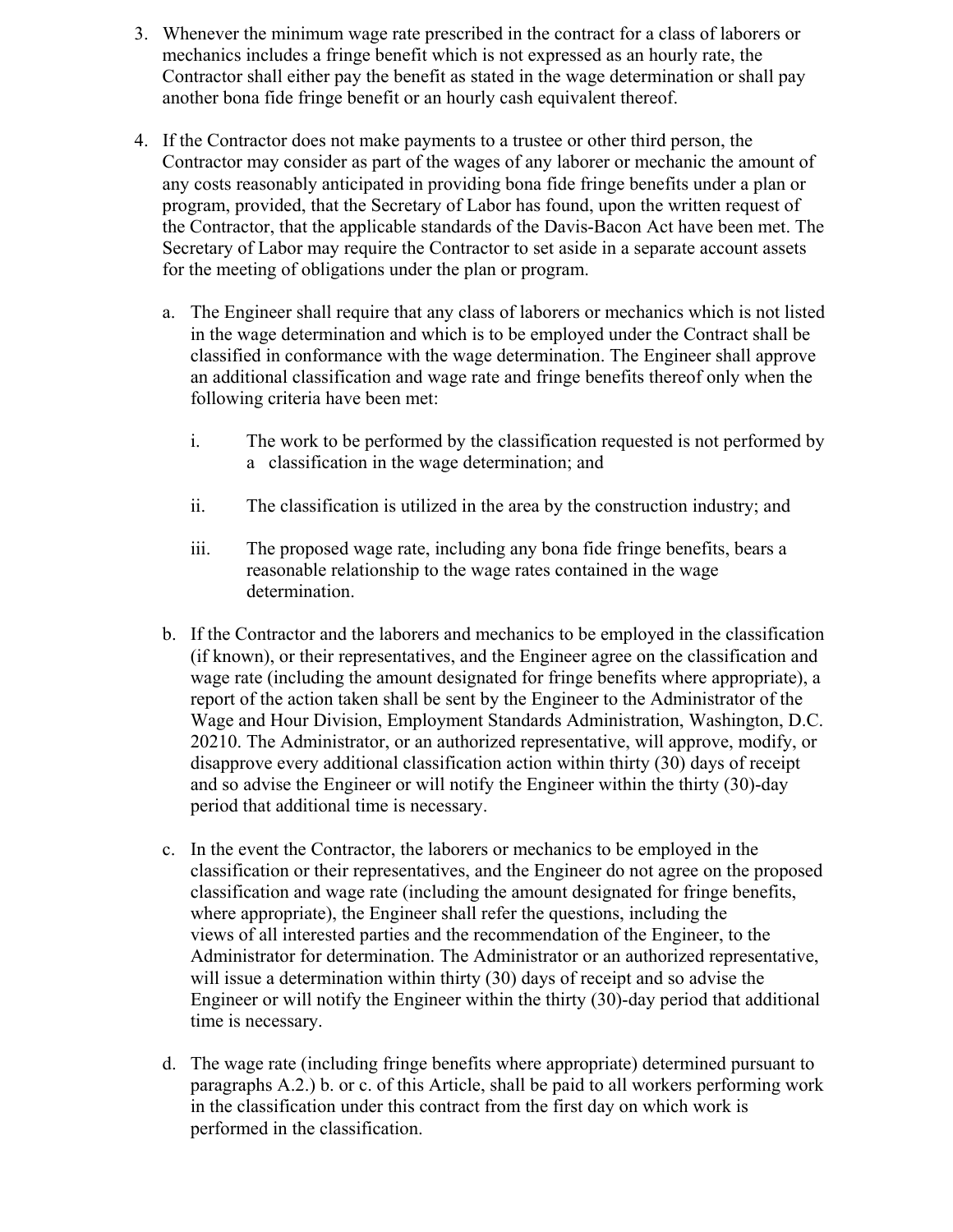## B. WITHHOLDING

The LMDC shall upon its own action or upon written request of an authorized representative of the Department of Labor withhold or cause to be withheld from the Contractor, under this agreement or any other Federal contract with the same recipient or any other federally-assisted contract subject to Davis-Bacon prevailing wage requirements, which is held by the same Prime Contractor, so much of the accrued payments or advances as may be considered necessary to pay laborers and mechanics, including apprentices, trainees, and helpers, employed by the Contractor or any Subcontractor the full amount of wages required by the Contract. In the event of failure to pay any laborer or mechanic, including any apprentice, trainee, or helper, employed or working on the site of the Work (or under the United States Housing Act of 1937 or under the Housing Act of 1949 in the construction or development of the project), all or part of the wages required by the Contract, FTA may, after written notice to the Contractor, sponsor, applicant, or owner, take such action as may be necessary to cause the suspension of any further payment, advance, or guarantee of funds until such violations have ceased.

## C. PAYROLLS AND BASIC RECORDS

- 1. (i) Payrolls and basic records relating thereto shall be maintained by the contractor during the course of the work and preserved for a period of three years thereafter for all laborers and mechanics working at the site of the Work (or under the United States Housing Act of 1937, or under the Housing Act of 1949, in the construction or development of the project). Such records shall contain the name, address and social security number of each such worker, his or her correct classification, hourly rates of wages paid (including rates of contributions or costs anticipated for bona fide fringe benefits or cash equivalents thereof of the types described in Section l(b)(2)(B) of the Davis-Bacon Act), daily and weekly number of hours worked, deductions made and actual wages paid. Whenever the Secretary of Labor has found under 29 CFR Part  $5.5(a)(I)(iv)$  that the wages of any laborer or mechanic include the amount of any costs reasonably anticipated in providing benefits under a plan or program described in section  $l(b)(2)(B)$  of the Davis-Bacon Act, the Contractor shall maintain records which show that the commitment to provide such benefits is enforceable, that the plan or program is financially responsible, and that the plan or program has been communicated in writing to the laborers or mechanics affected, and records which show the costs anticipated or the actual costs incurred in providing such benefits. Contractors employing apprentices or trainees under approved programs shall maintain written evidence of the registration of apprenticeship programs and certification of trainee programs, the registration of the apprentices and trainees, and the ratios and wage rates prescribed in the applicable programs.
- 2. a. The Contractor shall submit weekly for each week in which any contract work is performed a copy of all payrolls to the LMDC for transmission to FTA. The payrolls submitted shall set out accurately and completely all of the information required to be maintained under 29 CFR Part  $5.5(a)(3)(i)$ . This information may be submitted in any form desired. Optional Form WH-347 is available for this purpose and may be purchased from the Superintendent of Documents (Federal Stock No. 029-005-00014- 1), U.S. Government Printing Office, Washington, D.C. 20402. The Prime Contractor is responsible for the submission of copies of payrolls by all subcontractors.

b. Each payroll submitted shall be accompanied by a "Statement of Compliance," signed by the Contractor or Subcontractor or his or her agent who pays or supervises the payment of the persons employed under the contract and shall certify the following: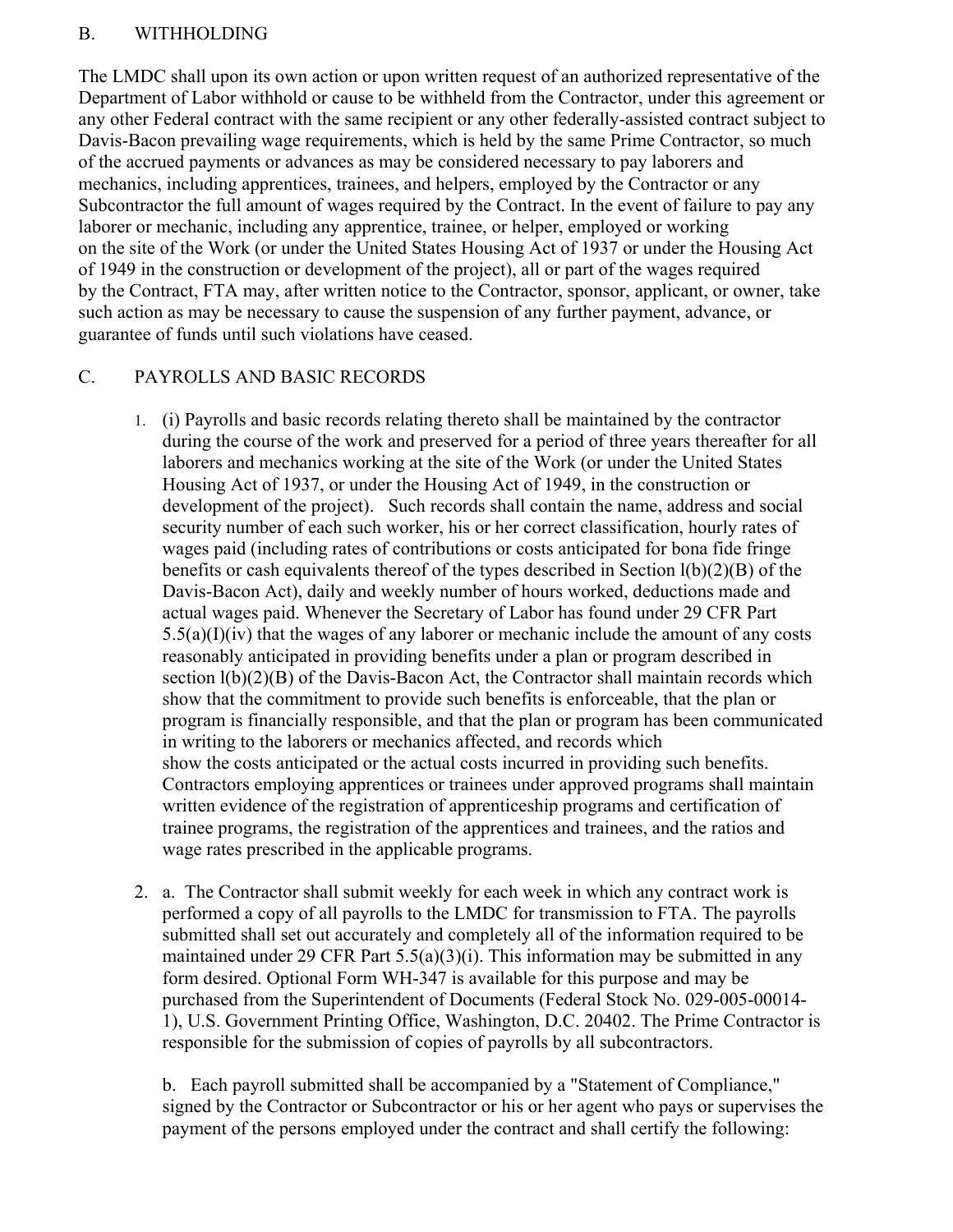- i. That the payroll for the payroll period contains the information required to be maintained under 29 CFR Part 5.5(a)(3)(i) and that such information is correct and complete;
- ii. That each labor or mechanic (including each helper apprentice, and trainee) employed on the contract during the payroll period has been paid the full weekly wages earned, without rebate, either directly or indirectly, and that no deductions have been made either directly or indirectly from the full wages earned, other than permissible deductions as set forth at 29 CFR Part 3;
- iii. That each laborer or mechanic has been paid not less than the applicable wage rates and fringe benefits or cash equivalents for the classification of work performed, as specified in the applicable wage determination incorporated into the Contract.

c. The weekly submission of a properly executed certification set forth on the reverse side of optional form WH-347 shall satisfy the requirement for submission of the "Statement of Compliance" required by subparagraph C.2.b of this Clause.

d. The falsification of any of the above certifications may subject the Contractor or Subcontractor to civil or criminal prosecution under 18 USC Part 1001 and 31 USC Part 231.

e. The Contractor or Subcontractor shall make the records required under subparagraph C.1. of this Clause available for inspection, copying or transcription by authorized representatives of FTA or the Department of Labor, and shall permit such representatives to interview employees during working hours on the job. If the Contractor or Subcontractor fails to submit the required records or make available, the FTA may, after written notice to the Contractor, sponsor, applicant, or owner, take such action as may be necessary to cause the suspension of any further payment, advance, or guarantee of funds. Furthermore, failure to submit the required records upon request or make such records available may be grounds for debarment action pursuant to 29 CFR Part 5.12.

#### D. APPRENTICES AND TRAINEES

1. APPRENTICES -Apprentices will be permitted to work at less than the predetermined rate for the work they performed when they are employed pursuant to and individually registered in a bona fide apprenticeship program registered with the U.S. Department of Labor, Employment and Training Administration, Bureau of Apprenticeship and Training, or with a State Apprenticeship Agency recognized by the Bureau, or if a person is employed in his or her first ninety (90) days of probationary employment as an apprentice in such an apprenticeship program, who is not individually registered in the program, but who has been certified by the Bureau of Apprenticeship and Training or a state apprenticeship agency (where appropriate) to be eligible for probationary employment as an apprentice. The allowable ratio of apprentices to journeymen on the job site in any craft classification shall not be greater than the ratio permitted to the Contractor as to the entire work force under the registered program. Any worker listed on a payroll at an apprentice wage rate, who is not registered or otherwise employed as stated above, shall be paid not less than the applicable wage on the wage determination for the classification of work actually performed. In addition, any apprentice performing work on the job site in excess of the ratio permitted under the registered program shall be paid not less than the applicable wage rate on the wage determination for the work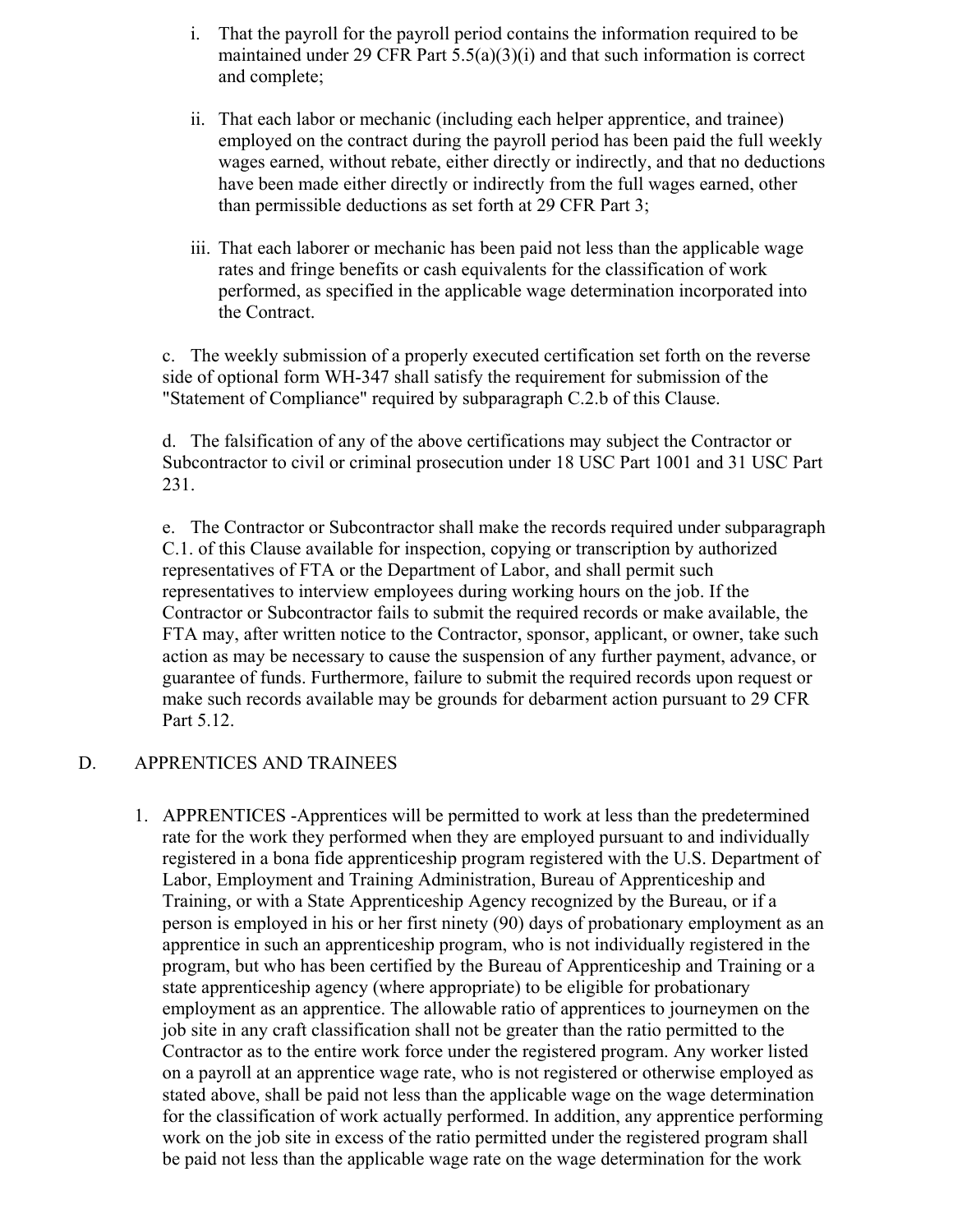actually performed. Where a Contractor is performing construction on a project in a locality other than that in which its program is registered, the ratios and wage rates (expressed in percentages of the journeyman's hourly rate) specified in the Contractor's or Subcontractor's registered program shall be observed. Every apprentice must be paid at not less than the rate specified in the registered program for the apprentice's level of progress, expressed as a percentage of the journeyman hourly rate specified in the applicable wage determination. Apprentices shall be paid fringe benefits in accordance with the provisions of the apprenticeship program. If the apprenticeship program does not specify fringe benefits, apprentices must be paid the full amount of fringe benefits listed on the wage determination for the applicable classification. If the Administrator determines that a different practice prevails for the applicable apprentice classification, fringe benefits shall be paid in accordance with that determination. In the event the Bureau of Apprenticeship and Training, or a State apprenticeship agency recognized by the Bureau, withdraws approval of an apprenticeship program, the Contractor will no longer be permitted to utilize apprentices at less than the applicable predetermined rate for the work performed until an acceptable program is approved.

- 2. TRAINEES Except as provided in 29 CFR 5.16, trainees will not be permitted to work at less than the predetermined rate for the work performed unless they are employed pursuant to and individually registered in a program which has received prior approval, evidenced by formal certification by the U.S. Department of Labor, Employment and Training Administration. The ratio of trainees to journeymen on the job site shall not be greater than permitted under the plan approved by the Employment and Training Administration. Every trainee must be paid at not less than the rate specified in the approved program for the trainee's level of progress, expressed as a percentage of the journeyman hourly rate specified in the applicable wage determination. Trainees shall be paid fringe benefits in accordance with the provisions of the trainee program. If the trainee program does not mention fringe benefits, trainee shall be paid the full amount of fringe benefits listed on the wage determination unless the Administrator of the Wage and Hour Division determines that there is an apprenticeship program associated with the corresponding journeyman wage rate on the wage determination that provides for less than full fringe benefits for apprentices. Any employee listed on the payroll at a trainee rate that is not registered and participating in a training plan approved by the Employment and Training Administration shall be paid not less than the applicable wage rate on the wage determination for the classification of work actually performed. In addition, any trainee performing work on the job site in excess of the ratio permitted under the registered program shall be paid not less than the applicable wage rate on the wage determination for the work actually performed. In the event the Employment and Training Administration withdraws approval of a training program, the Contractor will no longer be permitted to utilize trainees at less than the applicable predetermined rate for the work performed until an acceptable program is approved.
- 3. EQUAL EMPLOYMENT OPPORTUNITY -The utilization of apprentices, trainees, and journeymen under 29 CFR Part 5 shall be in conformity with the equal employment opportunity requirements of Executive Order 11246, as amended, and 29 CFR Part 30.

## E. COMPLIANCE WITH COPELAND ACT REQUIREMENTS

The Contractor shall comply with the requirements of 29 CFR Part 3, which are incorporated herein by reference.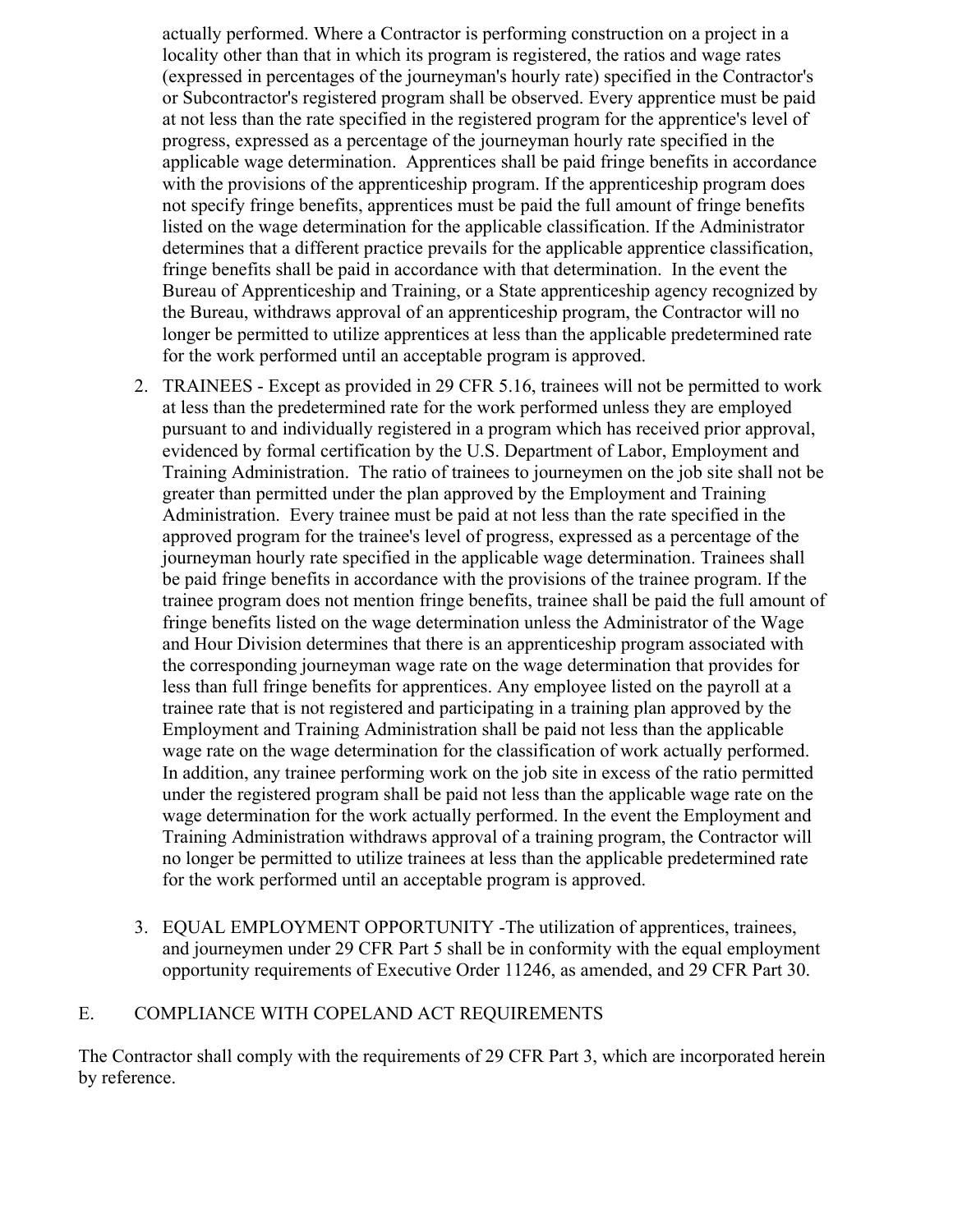## F. SUBCONTRACTS

The Contractor or Subcontractor shall insert in any subcontracts clauses contained in 29 CFR 5.5(a)(I) through (10) and such other clauses as the FTA may by appropriate instructions require, and also a clause requiring the subcontractors to include these clauses in any lower tier subcontracts. The Prime Contractor shall be responsible for the compliance by any Subcontractor or lower tier subcontractor with all the contract clauses in 29 CFR 5.5.

# A. CONTRACT TERMINATION: DEBARMENT

A breach of the contract clauses in 29 CFR Part 5.5 may be grounds for termination of the Contract, and for debarment as a Contractor and a Subcontractor as provided in 29 CFR Part 5.12.

# H. COMPLIANCE WITH DAVIS-BACON AND RELATED ACT REQUIREMENTS

All rulings and interpretations of the Davis-Bacon and Related Acts contained in 29 CFR Parts 1,3, and 5 are incorporated herein by reference in this Contract.

# I. DISPUTES CONCERNING LABOR STANDARDS

Disputes arising out of the labor standards provisions of this Contract shall not be subject to the general dispute clause of this Contract. Such disputes shall be resolved in accordance with the procedures of the Department of Labor set forth in 29 CFR Parts 5, 6, and 7. Disputes within the meaning of this clause include disputes between the Contractor (or any of its Subcontractors) and the LMDC, the U.S. Department of Labor or their employees or their representatives.

# J. CERTIFICATION OF ELIGIBILITY

- 1) By entering into this Contract, the Contractor certifies that neither it (nor he nor she) nor any person or firm that has an interest in the Contractor's firm is a person or firm negligible to be awarded government contracts by virtue of Section 3(a) of the Davis-Bacon Act or 29 CFR Part 5.12(a)(1).
- 2) No part of this Contract shall be subcontracted to any person or firm ineligible for award of a government contract by virtue of Section 3(a) of the Davis-Bacon Act or 29 CFR Part 5.12(a)(I).
- 3) The penalty for making false statements is prescribed in the U.S. Criminal Code, 18 USC Part 1001.

# **7. CONTRACT WORK HOURS AND SAFETY STANDARDS ACT – CONTRACTS EXCEEDING \$100,000**

# A. OVERTIME REQUIREMENTS

No Contractor or Subcontractor contracting for any part of the contract work which may require or involve the employment of laborers or mechanics shall require or permit any such laborer or mechanic in any work week in which he or she is employed on such work to work in excess of forty (40) hours in such work week unless such laborer or mechanic receives compensation at a rate not less than one and one half times the basic rate of pay for all hours worked in excess of forty (40) hours in such work week.

# B. VIOLATION; LIABILITY FOR UNPAID WAGES; LIQUIDATED DAMAGES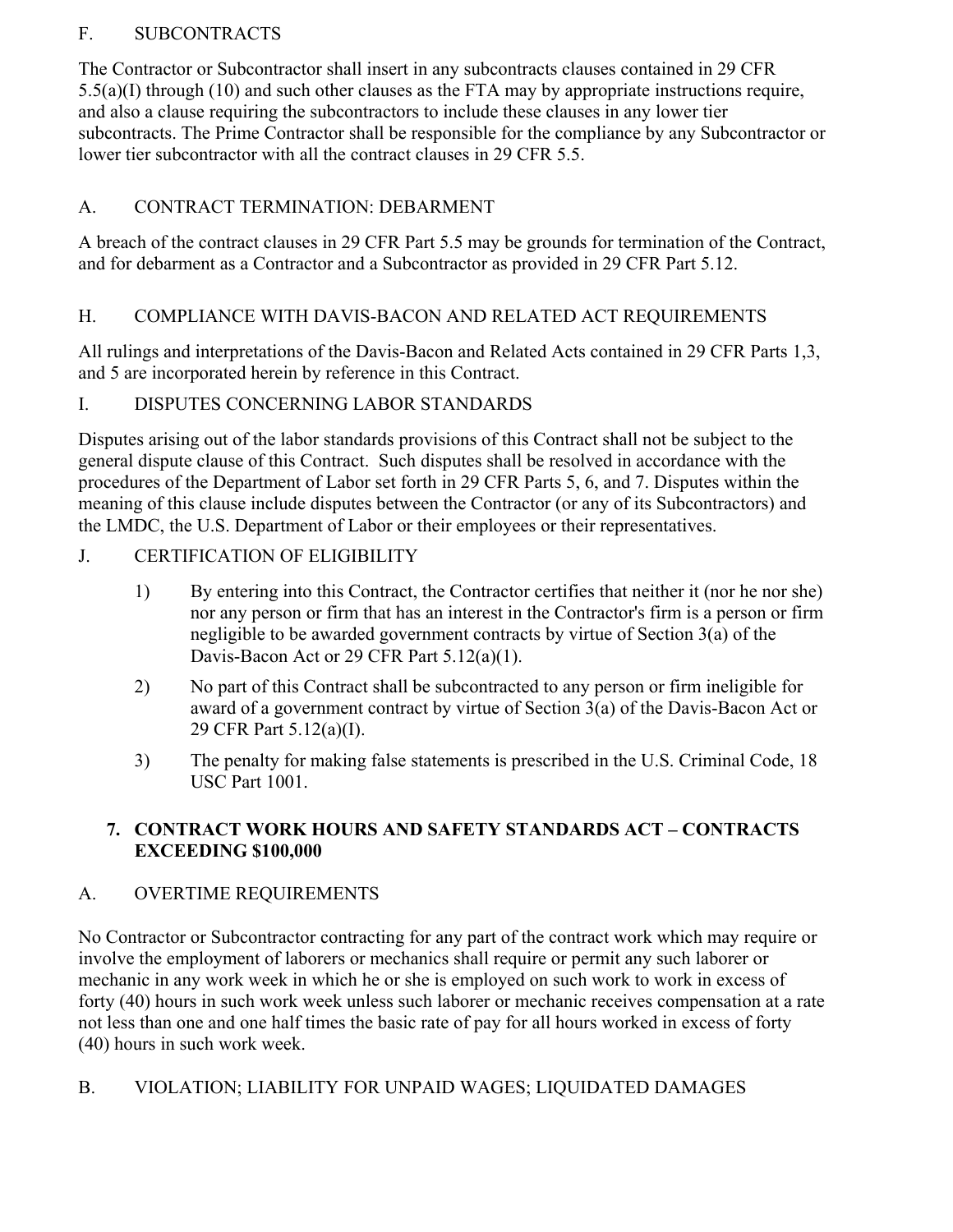In the event of any violation of the requirements of subparagraph A of this Clause the Contractor and any Subcontractor responsible therefor shall be liable for the unpaid wages. In addition, such Contractor and Subcontractor shall be liable to the United States for liquidated damages. Such liquidated damages shall be computed with respect to each individual laborer or mechanic, including unpaid wages. In addition, such Contractor and Subcontractor shall be liable to the United States for liquidated damages. Such liquidated watchmen and guards, employed in violation of subparagraph A of this Clause in the sum of ten dollars (\$10) for each calendar day on which such individual was required or permitted to work in excess of the standard work week of forty (40) hours without payment of the overtime wages required by subparagraph A of this Clause.

# C. WITHHOLDING FOR UNPAID WAGES AND LIQUIDATED DAMAGES

The LMDC shall upon its own action or upon written request of an authorized representative of the Department of Labor withhold or cause to be withheld, from any moneys payable on account of work performed by the Contractor or Subcontractor under any such contract or any other federal contract with the same prime contractor or any other federally assisted contract subject to the Contract Work Hours and Safety Standards Act, which is held by the same prime contractor, such sums as may be determined to be necessary to satisfy any liabilities of such Contractor or Subcontractor for unpaid wages and liquidated damages as provided in the clause set forth in subparagraph A of this Clause.

## D. SUBCONTRACTS

The Contractor or Subcontractor shall insert in any subcontracts the clause set forth in subparagraphs A through D of this Clause and also a clause requiring the Subcontractors to include these clauses in any lower tier subcontracts. The Prime Contractor shall be responsible for compliance by any Subcontractor or lower tier subcontractor with the clauses set forth in this Article.

## **8. CLEAN WATER REQUIREMENTS -CONTRACTS EXCEEDING \$100,000**

- A. The Contractor agrees to comply with all applicable standards, orders or regulations issued pursuant to the Federal Water Pollution Control Act, as amended, 33 USC §1251 et seq.
- B. The Contractor agrees to report each violation to the LMDC and understands and agrees that the LMDC will, in turn, report each violation as required to assure notification to FTA and the appropriate EPA Regional Office.
- C. The Contractor also agrees to include the requirements of this Article in all subcontracts exceeding \$100,000 issued pursuant to this Contract.

## **9. RESTRICTIONS ON LOBBYING**

A. Definitions. As used in this Clause:

"Agency," as defined in 5 U.S.C. 552(f), includes Federal executive departments and agencies as well as independent regulatory commissions and Government corporations, as defined in 31 U.S.C. 9101(1).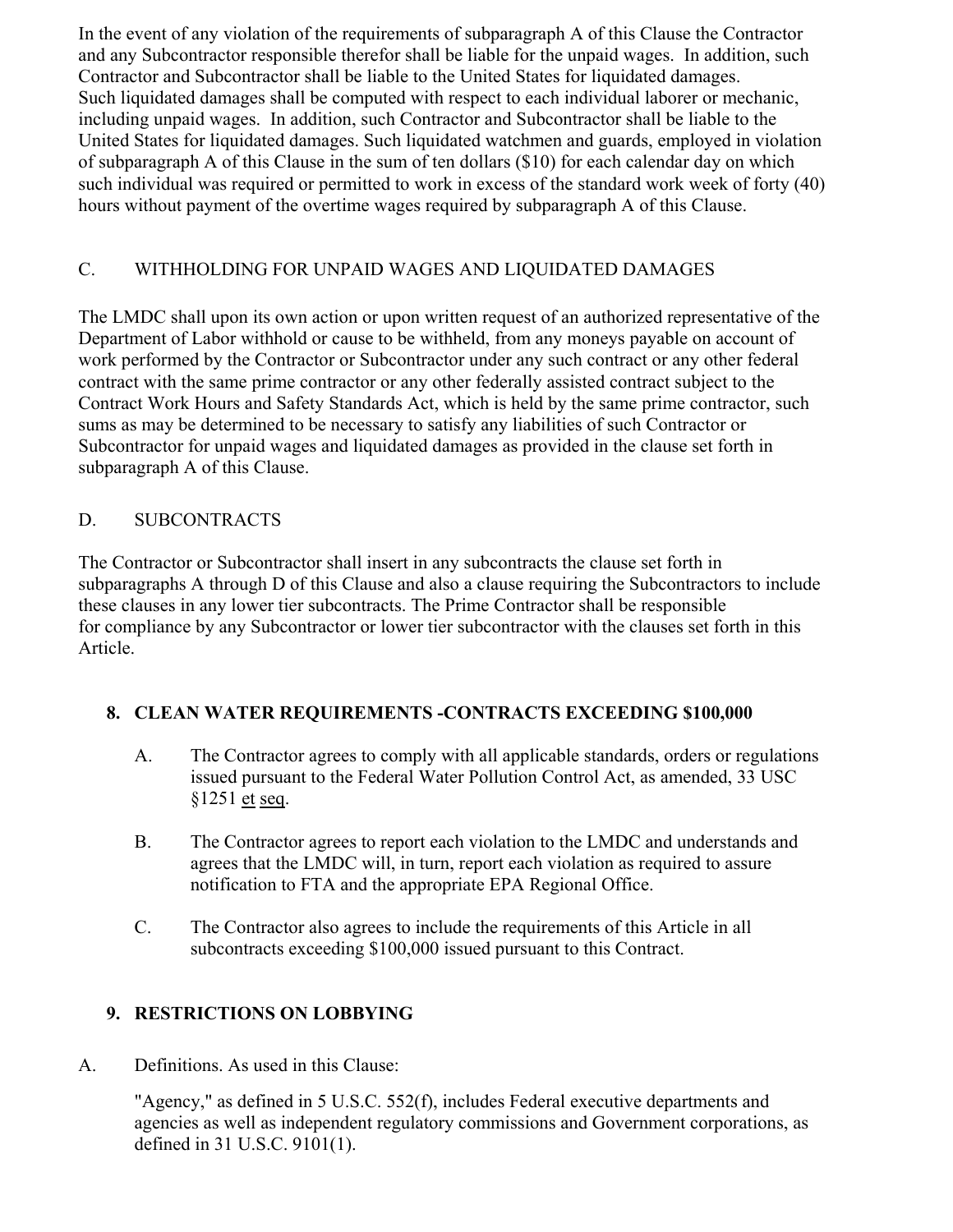"Covered Federal action" means any of the following Federal actions:

- 1. The awarding of any Federal contract;
- 2. The making of any Federal grant;
- 3. The making of any Federal loan;
- 4. The entering into of any cooperative agreement; and
- 5. The extension, continuation, renewal, amendment, or modification of any Federal contract, grant, loan, or cooperative agreement.

"Indian tribe" and "tribal organization" have the meaning provided in Section 4 of the Indian Self Determination and Education Assistance Act (25 U.S.C. 450B). Alaskan natives are included under the definitions of Indian tribes in that Act.

"Influencing or attempting to influence" means making, with the intent to influence, any communication to or appearance before an officer or employees

of any agency, a Member of Congress, an officer or employee of Congress, or an employee of a Member of Congress in connection with any covered Federal action.

"Local government" means a unit of government in a State and, if chartered, established, or otherwise recognized by a State for the performance of a governmental duty, including a local public LMDC, a special district, an intrastate district, a council of governments, a sponsor group representative organization, and any other instrumentality of a local government.

"Officer or employee of an agency" includes the following individuals who are employed by an agency:

- a. An individual who is appointed to a position in the Government under title 5, United States Code, including a position under a temporary appointment;
- b. A member of the uniformed services as defined in section 101(3), title 37, United States Code;
- c. A special government employee as defined in Section 202, title 18, United States Code; and,
- d. An individual who is a member of a Federal advisory committee, as defined by the Federal Advisory Committee Act, Title 5, United States Code Appendix 2.

"Person" means an individual, corporation, company, association, LMDC, firm, partnership, society, State, and local government, regardless of whether such entity is operated for profit or not for profit. This term excludes an Indian tribe, tribal organization, or any other Indian Organization with respect to expenditures specifically permitted by other Federal law.

"Reasonable Compensation" means, with respect to a regularly employed officer or employee of any person, compensation that is consistent with the normal compensation for such officer or employee for work that is not furnished to, not funded by, or not furnished in cooperation with the Federal Government.

"Reasonable Payment" means, with respect to professional and other technical services, a payment in an amount that is consistent with the amount normally paid for such services in the private sector.

"Recipient" includes all contractors and subcontractors at any tier in connection with a Federal Contract. The term excludes an Indian Tribe, tribal organization, or any other Indian organization with respect to expenditures specifically permitted by other Federal law.

"Regularly Employed" means, with respect to an officer or employee of a person requesting or receiving a Federal Contract, an officer or employee who is employed by such person for at least one hundred and thirty (130) working days within one (1) year immediately preceding the date of the submission that initiates agency consideration of such person for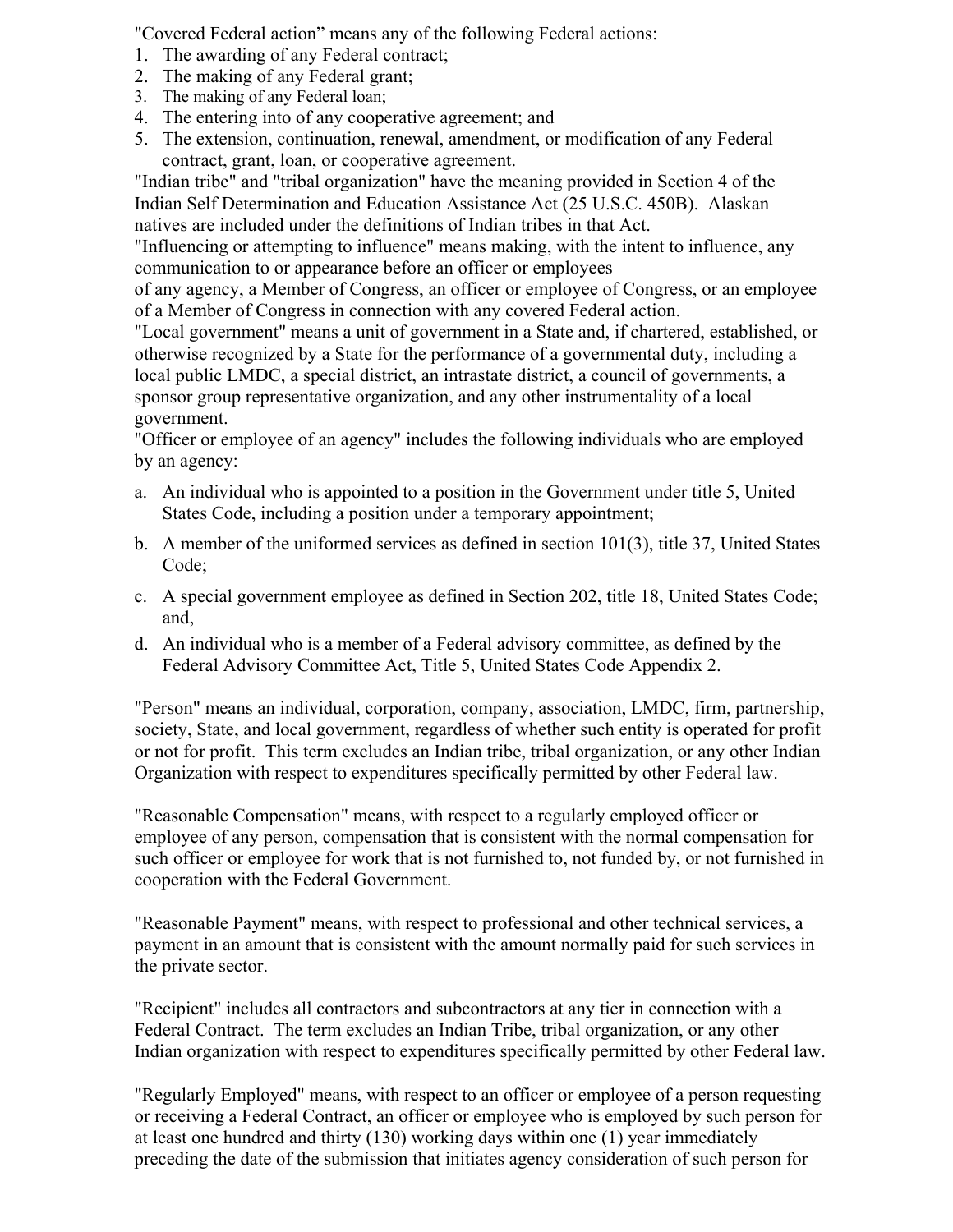receipt of such contract. An officer or employee who is employed by such person for less than one hundred and thirty (130) working days within one (1) year immediately preceding the date of the submission that initiates agency consideration of such person shall be considered to be regularly employed as soon as he or she is employed by such person for one hundred and thirty (130) working days.

"State" means a State of the United States, the District of Columbia, the Commonwealth of Puerto Rico, a territory or possession of the United States, an agency or instrumentality of a State, and a multi-state, regional, or interstate entity having governmental duties and powers.

- B. Prohibition.
	- 1. Section 1352 of title 31, United States Code provides in part that no appropriated funds may be expended by the recipient of a Federal contract, grant, loan, or cooperative agreement to pay any person for influencing or attempting to influence an officer or employee of any agency, a Member of Congress, an officer or employee of Congress, or an employee of a Member of Congress in connection with any of the following covered Federal actions: the awarding of any Federal contract; the making of any Federal grant; the making of any Federal loan; the entering into of any cooperative agreement; and the extension, continuation, renewal, amendment, or modification of any Federal contract, grant, loan, or cooperative agreement.
	- 2. The prohibition does not apply as follows:
		- a. Agency and legislative liaison by own employees.
		- b. The prohibition on the use of appropriated funds, in subparagraph B.1.) of this Section, does not apply in the case of a payment of reasonable compensation made to an officer or employee of a person requesting or receiving a Federal contract if the payment is for agency and legislative liaison activities not directly related to a covered Federal Action.
		- c. For purposes of subparagraph B. 2.) a.(i) of this section, providing any information specifically requested by an agency or Congress is allowable at any time.
		- d. For purposes of subparagraph B. 2.) a.(i) of this Section, the following agency and legislative liaison activities are allowable at any time only where they are not related to specific solicitation for any covered Federal action.
		- e. Discussing with an agency (including individual demonstrations) the qualities and characteristics of the person's products or services, conditions or terms of sales and service capabilities; and,
		- f. Technical discussions and other activities regarding the application or adaptation of the person's products or services for an agency's use.
		- g. For purposes of paragraph B. 2)a.(i) of this section, the following agency and legislative liaison activities are allowable only where they are prior to formal solicitation of any covered Federal action:
		- h. Providing any information not specifically requested but necessary for an agency to make an informed decision about initiation of a covered Federal action;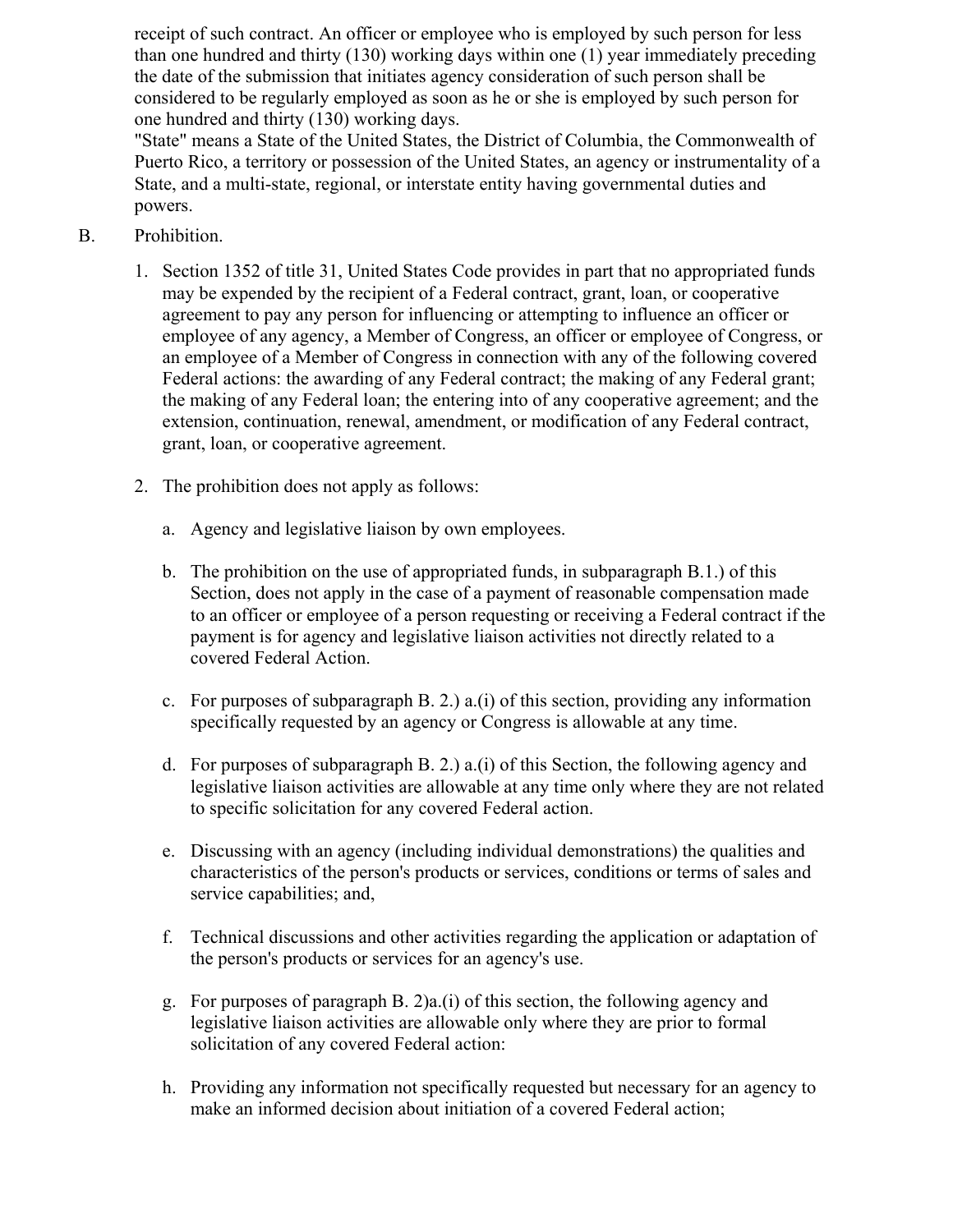- i. Technical discussions regarding the preparation of an unsolicited proposal prior to its official submission; and,
- j. Capability presentations by persons seeking awards from an agency pursuant to the provisions of the Small Business Act, as amended by Public Law 95-507 and other subsequent amendments.
- k. Only those activities expressly authorized by subparagraph B. 2)a. of this Section are allowable under subparagraph B. 2)a.
- l. Professional and technical services by Own Employees.
- m. The prohibition on the use of appropriated funds, in subparagraph B. of this Section, does not apply in the case of a payment of reasonable compensation made to an officer or employee of a person requesting or receiving a Federal contract or an extension, continuation, renewal, amendment, or modification of a Federal contract if payment is for professional or technical services rendered directly in the preparation, submission, or negotiation of any bid, proposal, or application for that Federal contract or for meeting requirements imposed by or pursuant to law as a condition for receiving that Federal contract.
- n. For purposes of subparagraph B. 2.) b. (i) of this section, "professional and technical services" shall be limited to advice and analysis directly applying any professional or technical discipline. For example, drafting of a legal document accompanying a bid or proposal by a lawyer is allowable. Similarly, technical advice provided by an engineer on the performance or operational capability of a piece of equipment rendered directly in the negotiation of a contract is allowable. However, communications with the intent to influence made by a professional (such as a licensed lawyer) or a technical person (such as a licensed accountant) are not allowable under this Section unless they provided advice and analysis directly applying their professional or technical expertise and unless the advice or analysis is rendered directly and solely in the preparation, submission or negotiation of a covered Federal action. Thus, for example, communications with the intent to influence made by a lawyer that do not provide legal advice or analysis directly and solely related to the legal aspects of his or her client's proposal, but generally advocate one proposal over another are not allowable under this section because the lawyer is not providing professional legal services. Similarly, communications with the intent to influence made by an engineer providing an engineering analysis prior to the preparation or submission of a bid or proposal are not allowable under this section since the engineer is providing technical services but not directly in the preparation, submission or negotiation of a covered Federal action.
- o. Requirements imposed by or pursuant to law as a condition for receiving a covered Federal award include those required by law or regulation, or reasonably expected to be required by law or regulation, and any other requirements in the actual award documents.
- p. Only those services expressly authorized by subparagraph B. 2.) b. this Section are allowable under subparagraph B. 2.) b.
- q. Reporting for Own Employees.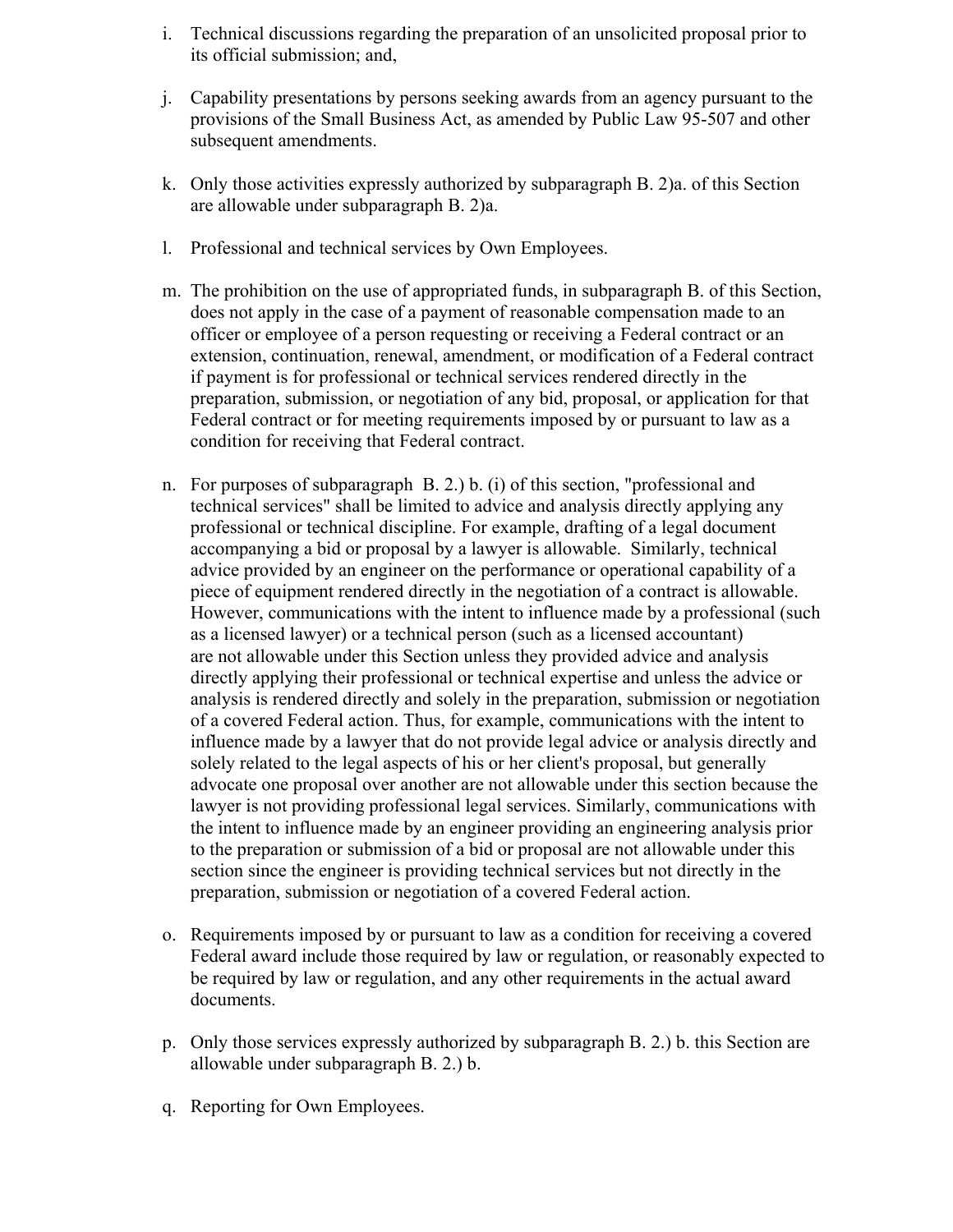No reporting is required with respect to payments of reasonable compensation made to regularly employed officers or employees of a person.

- r. Professional and technical services by Other than Own Employees.
- s. The prohibition on the use of appropriated funds, in subparagraph B. l.) of this Section, does not apply in the case of any reasonable payment to a person, other than an officer or employee of a person requesting or receiving a covered Federal action, if the payment is for professional or technical services rendered directly in the preparation, submission, or negotiation of any bid, proposal, or application for that Federal contract or for meeting requirements imposed by or pursuant to law as a condition for receiving that Federal contract.
- t. For purposes of subparagraph B. 2.) d. (i) of this Section, "professional and technical services" shall be limited to advice and analysis directly applying any professional or technical discipline. For example, drafting of a legal document accompanying a bid or proposal by a lawyer is allowable. Similarly, technical advice provided by an engineer on the performance or operational capability of a piece of equipment rendered directly in the negotiation of a contract is allowable. However, communications with the intent to influence made by a professional (such as a licensed lawyer) or a technical person (such as a licensed accountant) are not allowable under this Section unless they provided advice and analysis directly applying their professional or technical expertise and unless the advice or analysis is rendered directly and solely in the preparation, submission or negotiation of a covered Federal action. Thus, for example, communications with the intent to influence made by a lawyer that do not provide legal advice or analysis directly and solely related to the legal aspects of his or her client's proposal, but generally advocate one proposal over another are not allowable under this Section because the lawyer is not providing professional legal services. Similarly, communications with the intent to influence made by an engineer providing an engineering analysis prior to the preparation or submission of a bid or proposal are not allowable under this Section since the engineer is providing technical services but not directly in the preparation, submission or negotiation of a covered Federal action.
- u. Requirements imposed by or pursuant to law as a condition for receiving a covered Federal award include those required by law or regulation, or reasonably expected to be required by law or regulation, and any other requirements in the actual award documents.
- v. Persons other than officers or employees of a person requesting or receiving a covered Federal action include consultants and trade associations.
- w. Only those services expressly authorized by subparagraph B. 2.) d. of this Section are allowable under subparagraph B. 2.) d.

## C. Disclosure.

1. Each person who requests or receives from the LMDC a Contract with Federal assistance shall file with the LMDC a certification entitled "Certification Regarding Lobbying Pursuant to 31 U.S.C. 1352," as set forth in the Appendix C that the person has not made, and will not make, any payment prohibited by subparagraph B. of this Clause.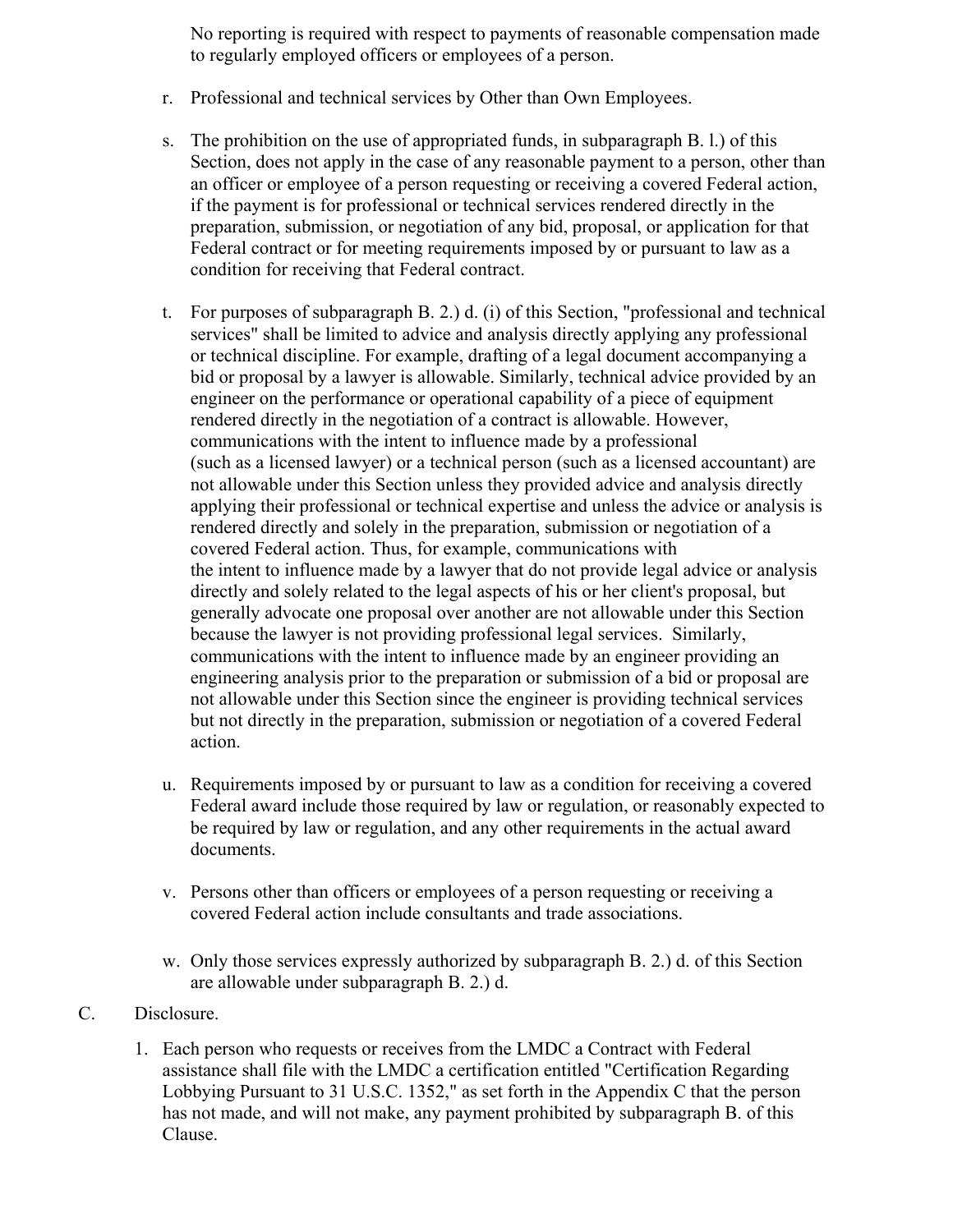- 2. Each person who requests or receives from the LMDC a Contract with Federal assistance shall file with the LMDC a disclosure form entitled "Disclosure of Lobbying Activities Pursuant to 31 U.S.C. 1352" (Standard Form-LLL), as set forth in Appendix C, if such person has made or has agreed to make any payment using non-appropriated funds (to include profits from any covered Federal action), which would be prohibited under subparagraph B. of this Clause if paid for with appropriated funds.
- 3. Each person shall file a disclosure form at the end of each calendar quarter in which there occurs any event that requires disclosure or that materially affects the accuracy of the information contained in any disclosure form previously filed by such person under subparagraph C.2) of this Section. An event that materially affects the accuracy of the information reported includes:
	- a. A cumulative increase of \$25,000 or more in the amount paid or expected to be paid for influencing or attempting to influence a covered Federal action; or
	- b. A change in the person(s) or individual(s) influencing or attempting to influence a covered Federal action; or
	- c. A change in the officer(s), employee(s), or Member(s) contacted to influence or attempt to influence a covered Federal action.
- 4. Any person who requests or receives from a person referred to in subparagraph C.1) of this Section a subcontract exceeding \$100,000 at any tier under a Federal contract shall file a certification, and a disclosure form, if required, to the next tier above.
- 5. All disclosure forms, but not certifications, shall be forwarded from tier to tier until received by the person referred to in subparagraph C.1) of this section. That person shall forward all disclosure forms to the LMDC.
- D. Agreement.

In accepting any contract resulting from this solicitation, the person submitting the offer agrees not to make any payment prohibited by this Clause.

- E. Penalties.
	- 1. Any person who makes an expenditure prohibited under subparagraph A of this Clause shall be subject to a civil penalty of not less than \$10,000 and not more than \$100,000 for each such expenditure.
	- 2. Any person who fails to file or amend the disclosure form to be filed or amended if required by the Clause, shall be subject to a civil penalty of not less than \$10,000 and not more than \$100,000 for each such failure.
	- 3. Contractors may rely without liability on the representations made by their Subcontractors in the certification and disclosure form.
- F. Cost Allowability.

Nothing in this Clause is to be interpreted to make allowable or reasonable any costs which would be unallowable or unreasonable in accordance with Part 31 of the Federal Acquisition Regulation. Conversely, costs made specifically unallowable by the requirements in this Clause will not be made allowable under any of the provisions of Part 31 of the Federal Acquisition Regulation.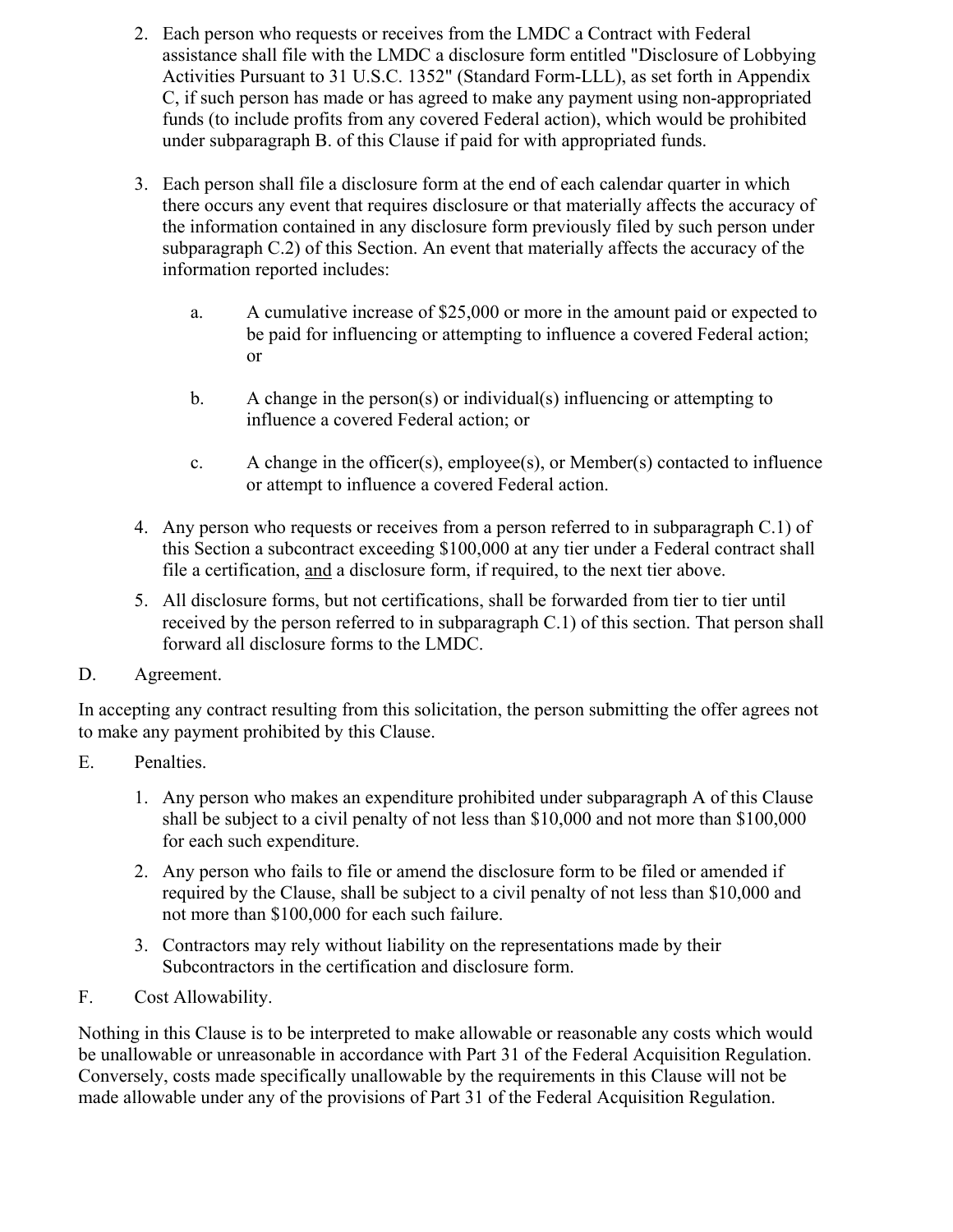#### **10. PROGRAM FRAUD AND FALSE OR FRAUDULENT STATEMENTS AND RELATED ACTS**

A. The Contractor acknowledges that the provisions of the Program Fraud Civil Remedies Act of 1986, as amended, 31 U.S.C. § § 3801 *et seq*. and U.S. DOT regulations, "Program Fraud Civil Remedies," 49 CFR Part 31, apply to its actions pertaining to this Project. The Contractor certifies or affirms the truthfulness and accuracy of any statement it has made, it makes, it may make, or causes to be made, pertaining to the contract or project. In addition to other penalties that may be applicable, the Contractor further acknowledges that if it makes, or causes to be made, a false, fictitious, or fraudulent claim, statement, submission, or certification,

the Federal Government reserves the right to impose the penalties of the Program Fraud Civil Remedies Act of 1986 on the Contractor to the extent the Federal Government deems appropriate.

- B. The Contractor also acknowledges that if it makes, or causes to be made, a false, fictitious, or fraudulent claim, statement, submission, or certification to the Federal Government under this contract, financed in whole or in part with Federal assistance, the Federal Government reserves the right to impose the penalties of 18 U.S.C. § 1001 and 49 U.S.C. § 5307(n)(1) on the Contractor, to the extent the Federal Government deems appropriate.
- C. The Contractor agrees to include the above two clauses in each subcontract related to this contract. It is further agreed that the clauses shall not be modified, except to identify the subcontractor who will be subject to the provisions.

## **11. INCORPORATION OF FEDERAL TRANSIT ADMINISTRATION TERMS**

The Contract includes, in part, certain Standard Terms and Conditions required by DOT, whether or not expressly set forth in the Contract provisions. All contractual provisions required by DOT, as set forth in FTA Circular 4220.ID, Change 1, dated April 15, 1996, are hereby incorporated by reference. Anything to the contrary herein notwithstanding, all FTA-mandated terms shall be deemed to control in the event of a conflict with other provisions contained in this Contract. The contractor shall not perform any act, fail to perform any act, or refuse to comply with any

LMDC requests which would cause the LMDC to be in violation of the FTA terms and conditions.

## **12. FEDERAL CHANGES**

The Contractor shall at all times comply with all applicable FTA regulations, policies, procedures and directives, including without limitation those listed directly or by reference in the Agreement [Master Agreement For "Lower Manhattan Recovery Grants" dated May 16, 2003] between the LMDC and FTA, as they may be amended or promulgated from time to time during the term of this Contract. Contractor's failure to so comply shall constitute a material breach of this Contract.

## **13. CLEAN AIR REQUIREMENTS -CONTRACTS EXCEEDING \$100,000**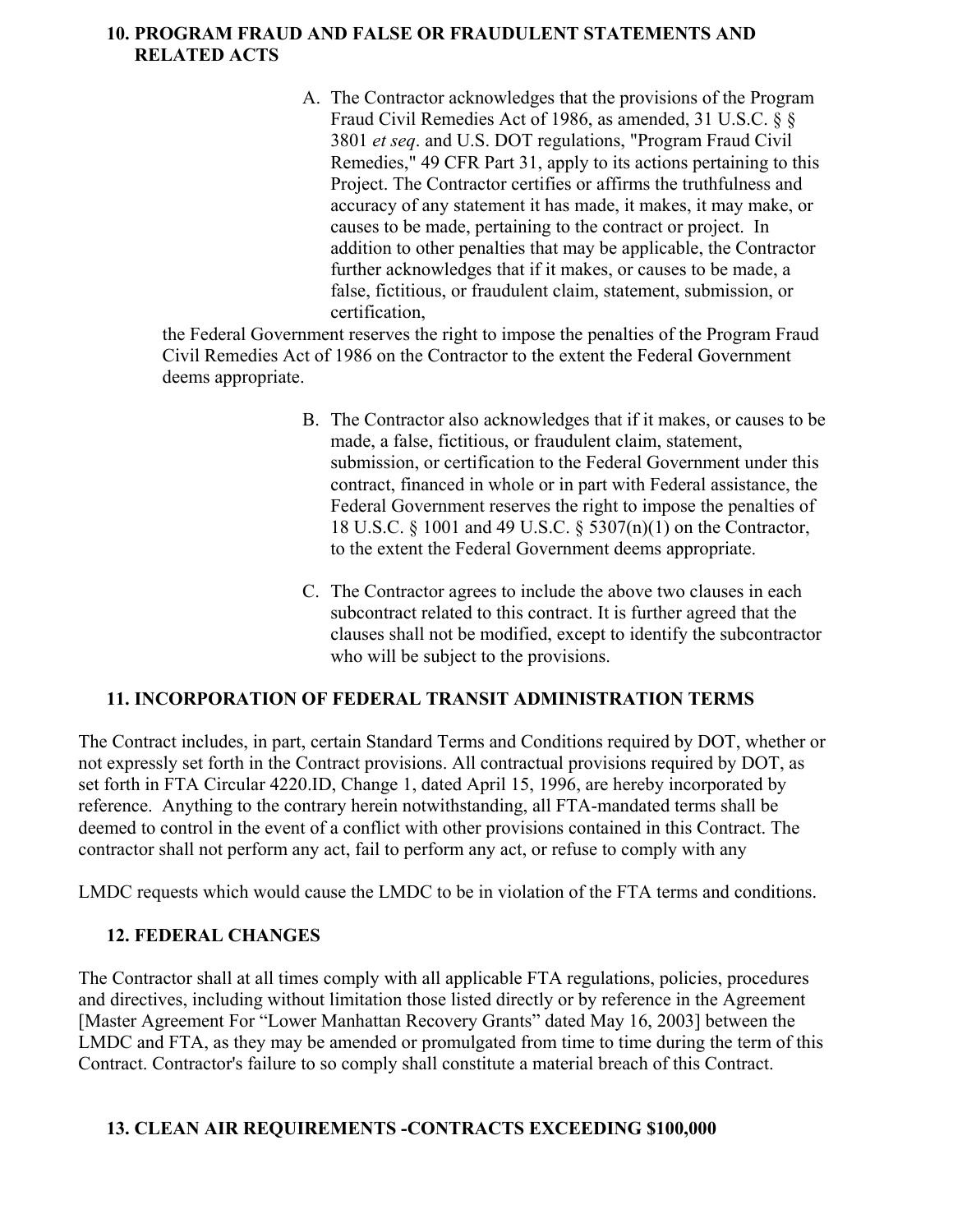The Contractor agrees to comply with all applicable standards, orders or regulations issued pursuant to the Clean Air Act, as amended, 42 USC §7401 et seq. The Contractor agrees to report each violation to the LMDC and understands and agrees that the LMDC will, in turn, report each violation as required to assure notification to FTA and the appropriate EPA Regional Office.

The Contractor also agrees to include the requirements of this Clause in all subcontracts exceeding \$100,000 issued pursuant to this Contract.

## **14. FLY AMERICA**

The Federal Government will not participate in the costs of international air transportation of any persons involved in or property acquired for the Project unless that air transportation is provided by U.S.-flag air carriers to the extent service by U.S.-flag air carriers is available, in accordance with the International Air Transportation Fair Competitive Practices Act of 1974, as amended, 49 U.S.C. § 40118, and with U.S. GSA regulations, "Use of United States Flag Air Carriers," 41 C.F.R. §§ 301-10.131 through 301-10.143.

## **15. DRUG OR ALCOHOL ABUSE - CONFIDENTIALITY AND OTHER CIVIL RIGHTS PROTECTIONS**

The Recipient will comply with confidentiality and other civil rights protections of the Drug Abuse Office and Treatment Act of 1972, as amended, 21 U.S.C. §§ 1174 et seq., with the Comprehensive Alcohol Abuse and Alcoholism Prevention, Treatment and Rehabilitation Act of 1970, as amended, 42 U.S.C. §§ 4581 et seq., and with the Public Health Service Act of 1912, as amended, 42 U.S.C. §§ 290dd-3 and 290ee-3, and any subsequent amendments to these acts.

## **16. PREFERENCE FOR RECYCLED PRODUCTS**

To the extent applicable, the Recipient will comply with U.S. EPA's "Comprehensive Procurement Guidelines for Products Containing Recovered Materials," 40 C.F.R. Part 247, implementing section 6002 of the Resource Conservation and Recovery Act, as amended, 42 U.S.C. § 6962, and otherwise provide a competitive preference for products and services that conserve natural resources and protect the environment and are energy efficient.

## **17. CONTRACTS INVOLVING FEDERAL PRIVACY ACT REQUIREMENTS**

The following requirements apply to the Contractor and its employees that administer any system of records on behalf of the Federal Government under any contract:

(1) The Contractor agrees to comply with, and assures the compliance of its employees with, the information restrictions and other applicable requirements of the Privacy Act of 1974,

5 U.S.C. § 552a. Among other things, the Contractor agrees to obtain the express consent of the Federal Government before the Contractor or its employees operate a system of records on behalf of the Federal Government. The Contractor understands that the requirements of the Privacy Act, including the civil and criminal penalties for violation of that Act, apply to those individuals involved, and that failure to comply with the terms of the Privacy Act may result in termination of the underlying contract.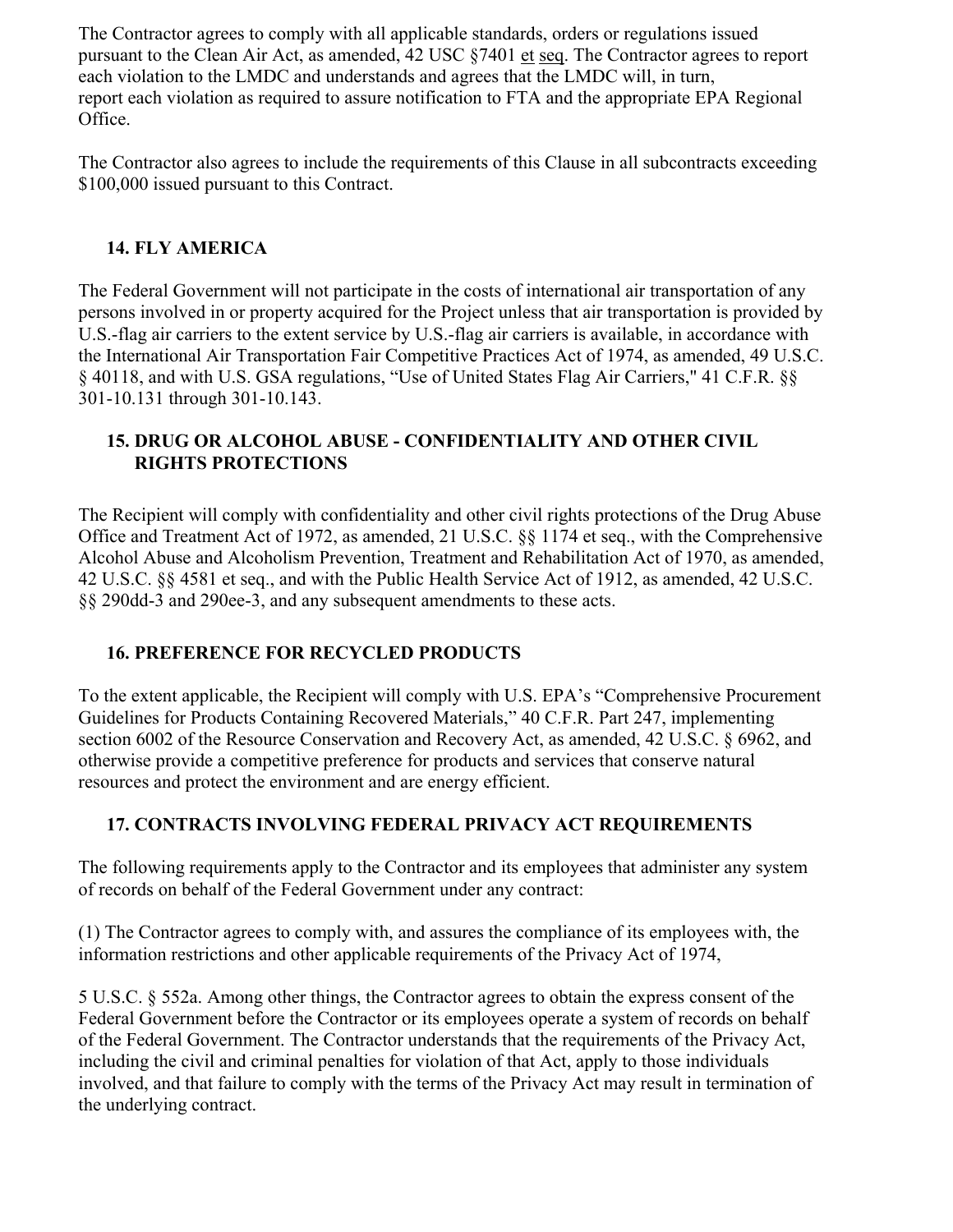(2) The Contractor also agrees to include these requirements in each subcontract to administer any system of records on behalf of the Federal Government financed in whole or in part with Federal assistance provided by FTA.

#### **18. GENERAL TRANSIT EMPLOYEE PROTECTIVE REQUIREMENTS**

 To the extent that FTA determines that transit operations are involved, the Contractor agrees to carry out the transit operations work on the underlying contract in compliance with terms and conditions determined by the U.S. Secretary of Labor to be fair and equitable to protect the interests of employees employed under this contract and to meet the employee protective requirements of 49 U.S.C. A 5333(b), and U.S. DOL guidelines at 29 C.F.R. Part 215, and any amendments thereto. These terms and conditions are identified in the letter of certification from the U.S. DOL to FTA applicable to the FTA Recipient's project from which Federal assistance is provided to support work on the underlying contract. The Contractor agrees to carry out that work in compliance with the conditions stated in that U.S. DOL letter. The requirements of this subsection (1), however, do not apply to any contract financed with Federal assistance provided by FTA either for projects for elderly individuals and individuals with disabilities authorized by 49 U.S.C. § 5310(a)(2), or for projects for nonurbanized areas authorized by 49 U.S.C. § 5311. Alternate provisions for those projects are set forth in subsections (b) and (c) of this clause.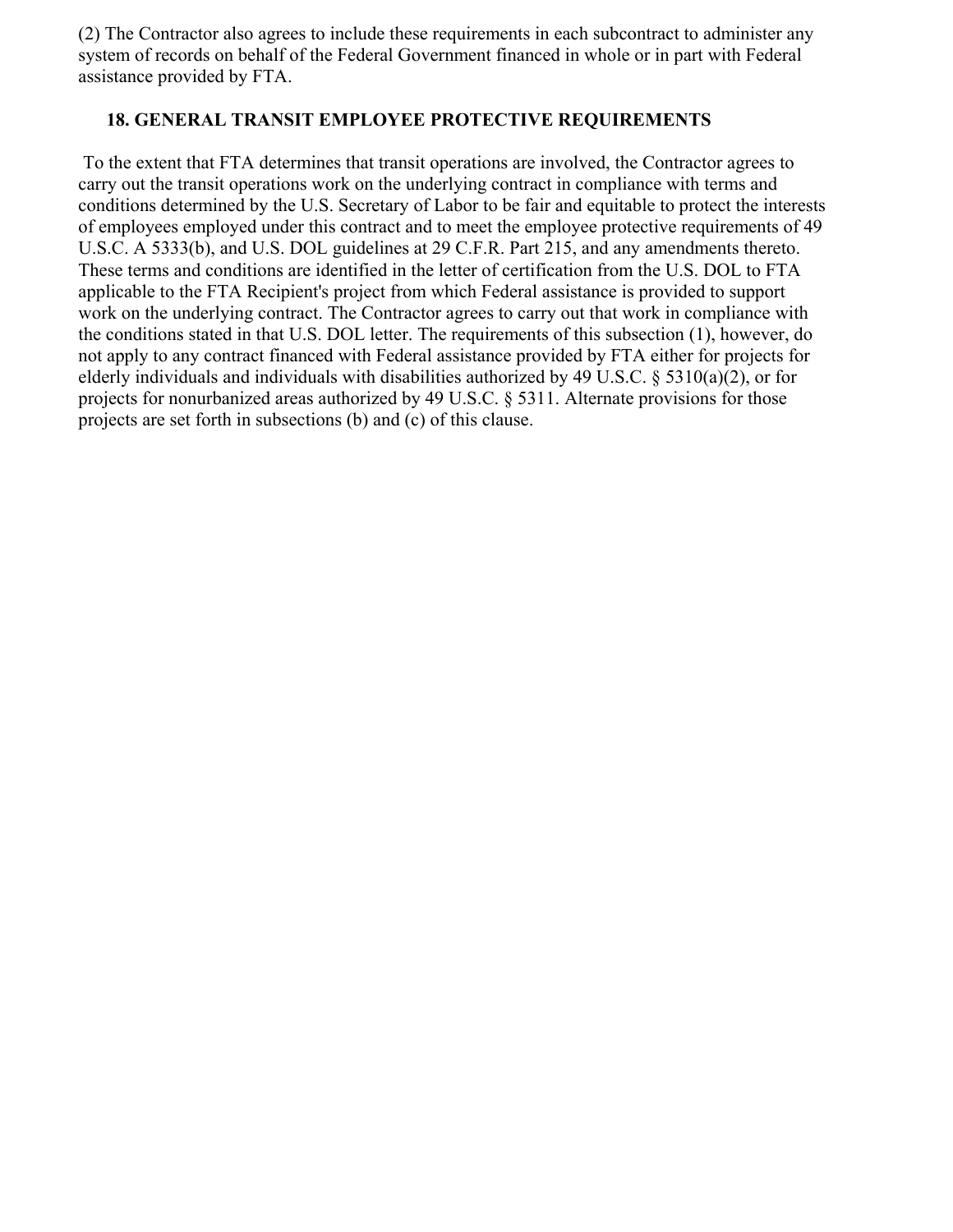#### **MINORITY AND WOMEN'S BUSINESS ENTERPRISES PROGRAM (MBE/WBE)**

The LMDC has a long-standing practice of encouraging Minority Business Enterprises (MBEs) and Women Business Enterprises (WBEs) to seek business opportunities with it, either directly or as sub consultants or subcontractors. "Minority-owned business" or "MBE" means a business entity which is at least 51 percent owned by one or more members of one or more minority groups, or, in the case of a publicly held corporation, at least 51 percent of the stock of which is owned by one or more members of one or more minority groups; and whose management and daily business operations are controlled by one or more such individuals who are citizens or permanent resident aliens. "Women-owned business" or "WBE" means a business which is at least 51 percent owned by one or more women; or, in the case of a publicly held corporation, 51 percent of the stock of which is owned by one or more women: and whose management and daily business operations are controlled by one or more women who are citizens or permanent resident aliens.

"Minority group" means any of the following racial or ethnic groups:

A. Black persons having origins in any of the Black African racial groups not of Hispanic origin;

B. Hispanic persons of Puerto Rican, Mexican, Dominican, Cuban, Central or South American culture or origin, regardless of race;

C. Asian and Pacific Islander persons having origins in any of the original peoples of the Far East, Southeast Asia, the Indian subcontinent or the Pacific Islands;

D. American Indian or Alaskan Native persons having origins in any of the original peoples of North America and maintaining identifiable tribal affiliations through membership and participation or community identification

To ensure maximum participation, to the extent feasible and consistent with the Proposer's exercise of good business judgment, the LMDC has set an overall combined contract goal of 17 percent participation by MBEs and WBEs for all procurement, subcontracting and ancillary service opportunities associated with this agreement.

To be "certified", the LMDC's Small Business Programs must certify a firm.

In order to facilitate the meeting of this goal, the Consultant shall use every good faith effort to utilize sub consultants who are certified MBEs or WBEs to the maximum extent feasible.

The LMDC has a list of certified MBE/WBE service firms, which is available to you at your request. The Consultant will be required to submit to the LMDC's Manager, Business & Workforce Development, Small Business Programs for certification the names of MBE/WBE firms he proposes to use who are not on the list of certified MBE/WBE firms.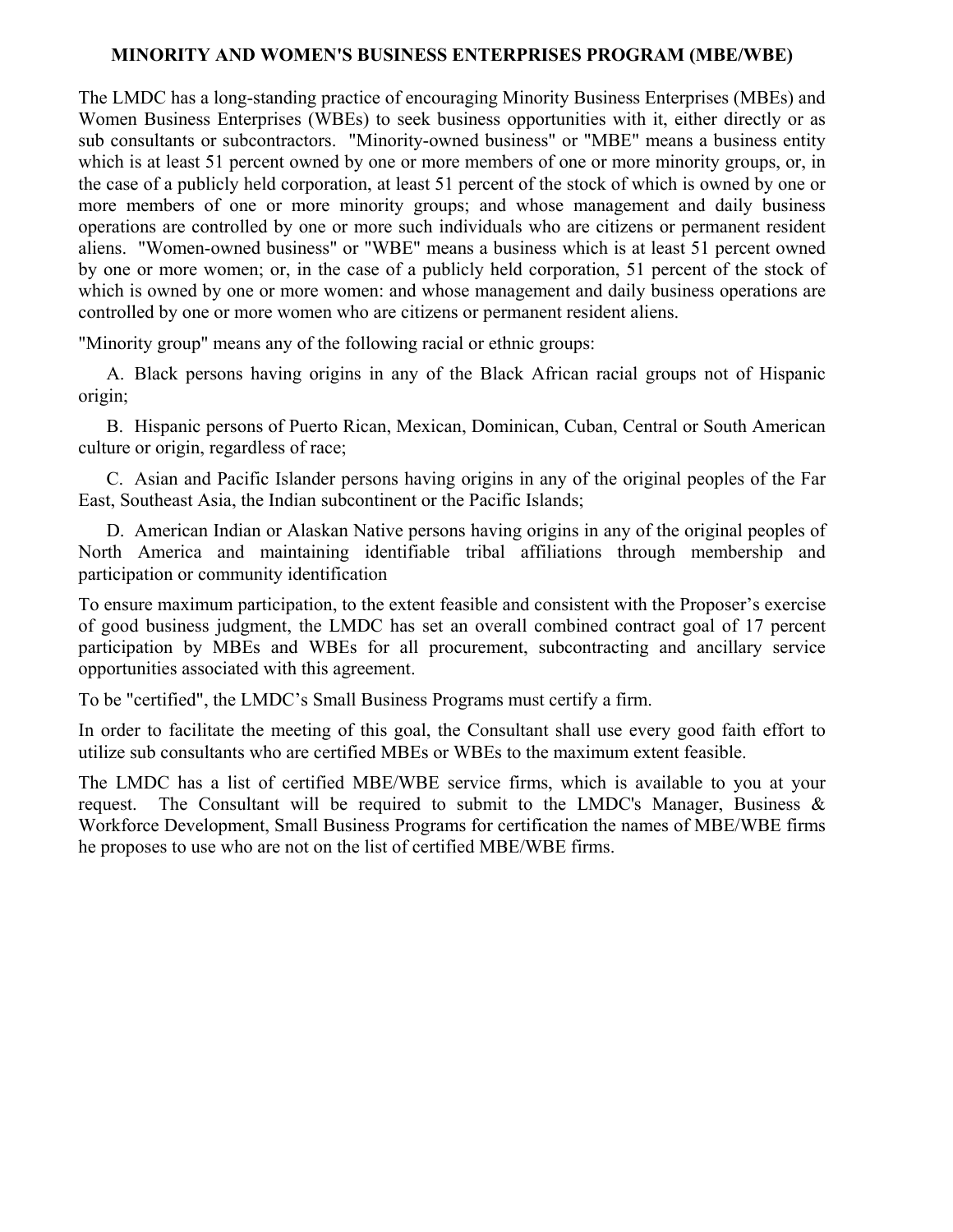# **FORMS TO BE ATTACHED**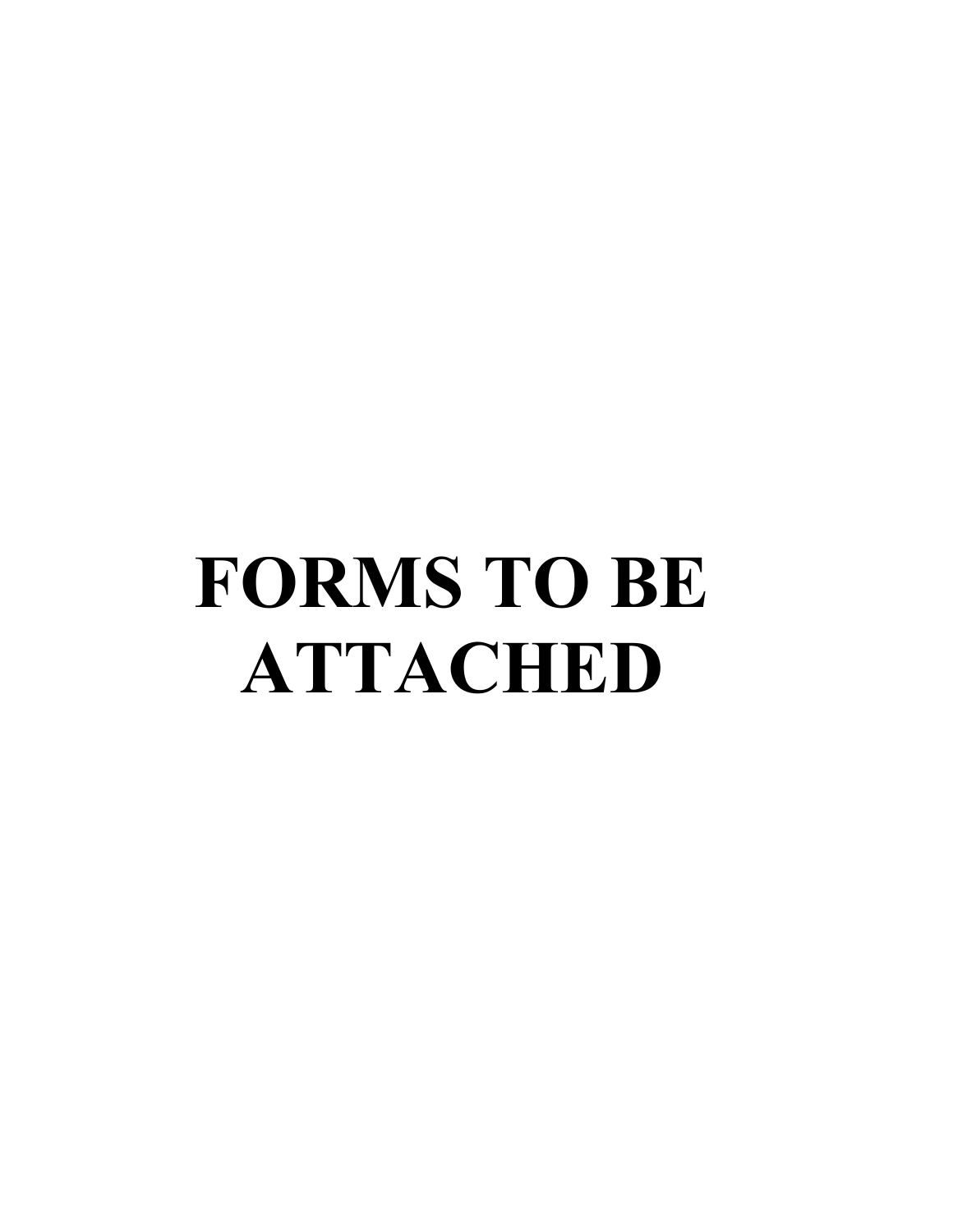### **CERTIFICATION REGARDING LOBBYING PURSUANT TO 31 U.S.C. 1352**

 $\mathcal{L}_\text{max} = \mathcal{L}_\text{max} = \mathcal{L}_\text{max} = \mathcal{L}_\text{max} = \mathcal{L}_\text{max} = \mathcal{L}_\text{max} = \mathcal{L}_\text{max} = \mathcal{L}_\text{max} = \mathcal{L}_\text{max} = \mathcal{L}_\text{max} = \mathcal{L}_\text{max} = \mathcal{L}_\text{max} = \mathcal{L}_\text{max} = \mathcal{L}_\text{max} = \mathcal{L}_\text{max} = \mathcal{L}_\text{max} = \mathcal{L}_\text{max} = \mathcal{L}_\text{max} = \mathcal{$ 

The undersigned

 $\mathcal{L}_\text{max}$ 

(name of authorized officer)

certifies, to the best of my knowledge and belief, that:

1. No Federal appropriated funds have been paid or will be paid, by or on behalf of the undersigned, to any person for influencing or attempting to influence an officer or employee of an agency, a Member of Congress, an officer or employee of Congress, or an employee of a Member of Congress in connection with the awarding of any Federal contract, the making of any Federal grant, the making of any Federal loan, the entering into of any cooperative agreement, and the extension, continuation, renewal, amendment, or modification of any Federal contract, grant, loan, or cooperative agreement.

2. If any funds other than Federal appropriated funds have been paid or will be paid to any person for influencing or attempting to influence an officer or employee of any agency, a Member of Congress, an officer or employee of Congress, or an employee of a Member of Congress in connection with this Federal contract, grant, loan, or cooperative agreement, the undersigned shall complete and submit Standard Form LLL, "Disclosure of Lobbying, Activities" in accordance with its instructions.

3. The undersigned shall require that the language of this certification be included in the award documents for all subawards at all tiers (including subcontracts, subgrants, and contracts under grants, loans, and cooperative agreements) and that all subrecipients shall certify and disclose accordingly.

This certification is a material representation of fact upon which reliance was placed when this transaction was made or entered into. Submission of this certification is a prerequisite for making or entering into this transaction imposed by, 31, U.S. C. § 1352 (as amended by the Lobbying Disclosure Act of 1995). Any person who fails to file the required certification shall be subject to a civil penalty of not less than \$10,000 and not more than \$100,000 for each such failure.

Note: Pursuant to 31 U.S.C § 1352(c)(I)-(2)(A), any person who makes a prohibited expenditure or fails to file or amend a required certification or disclosure form shall be subject to a civil penalty of not less than \$10,000 and not more than \$100,000 for each such expenditure or failure.

The Contractor certifies or affirms the truthfulness and accuracy of each statement of its certification and disclosure, if any. In addition, the Contractor understands and agrees that the provisions of 31 U.S.C. § 3801, et seq., apply to this certification and disclosure, if any.

| Executed this day | Ωt                         |
|-------------------|----------------------------|
| 20                |                            |
| By:               | Signature of Authorized    |
| Official          |                            |
|                   | Official Name and Title of |

| <b>Authorized Official</b> |  |  |
|----------------------------|--|--|
|                            |  |  |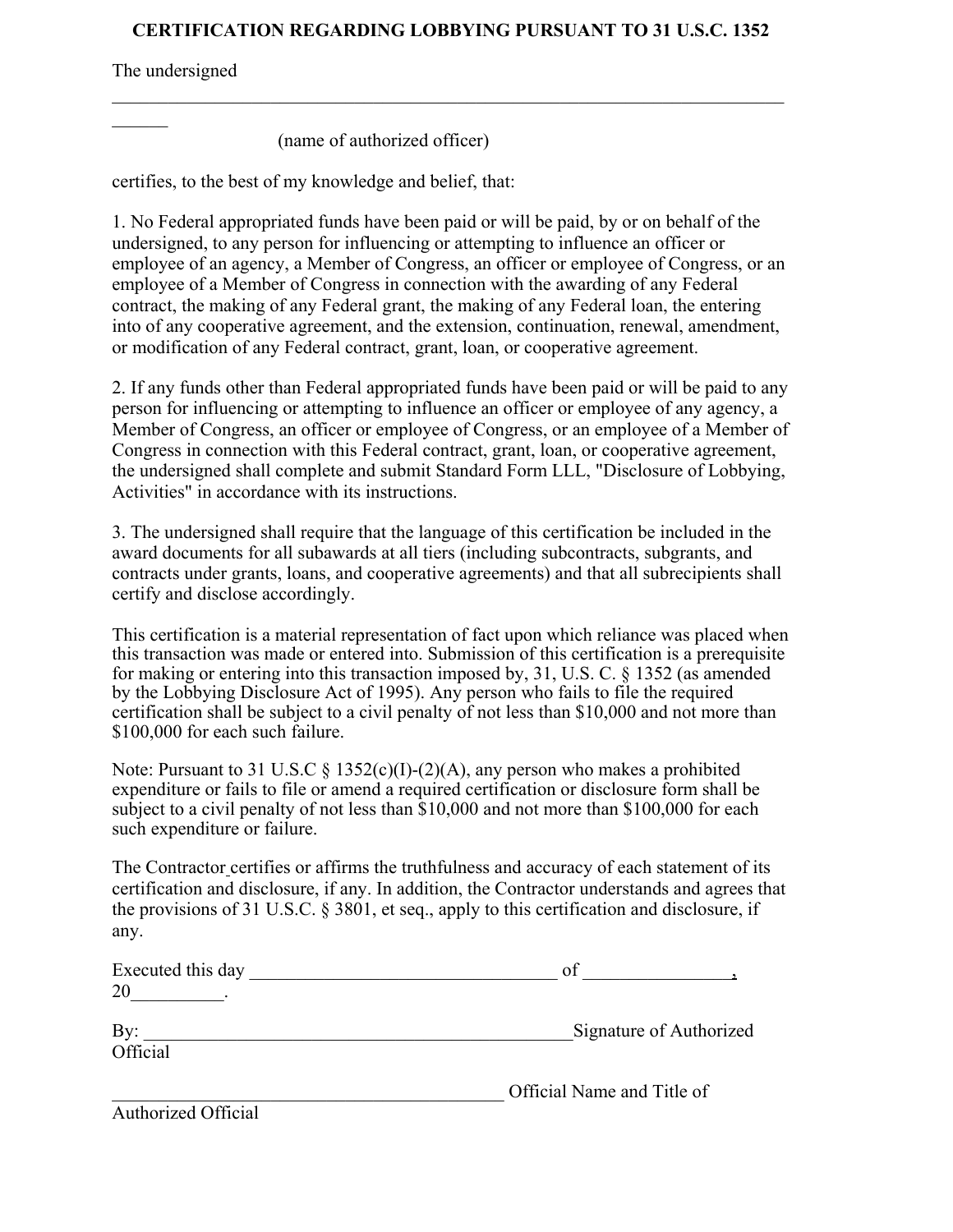#### **STANDARD FORM LLL - DISCLOSURE OF LOBBYING ACTIVITIES PURSUANT TO 31 U.S.C. 1352**

- 1. Type of Federal Action: 2. Status of Federal Action: 3. Report Type:
	-
- -
	-

Only:

 e. loan guarantee f. loan insurance

4. Name and Address of Reporting Entity: 5. If Reporting Entity in No.4 is a

# 19. PRIME SUBAWARDEE AND ADDRESS **OF PRIME:**  Tier\_\_\_, *if known:*

6. Federal Department/Agency: 7. Federal Program Name/Description:

8. Federal Action Number, *if known:* 9. Award Amount, *if known:* 

[ ] a. contract [ ] a. bid//offer/application [ ] a. initial filing b. grant b. Initial award b. material change c. cooperative agreement c. post-award For Material Change

 year quarter d. loan date of last report

Subawardee, Enter Name

Congressional District, *if known:* Congressional District, *if known:* 

CFDA Number, *if applicable:* 

 $\mathbb{S}$ 

10. a. Name and Address of Lobbying Registrant b. Individuals Performing Services *(including address if different from No.10a) (if individual, last name, first name, MI): (last name, first name, MI):* 

11. Information requested through this form is authorized by Title 31 U.S.C. Section 1352. This disclosure of lobbying activities is a material representation of fact upon which reliance was placed by the tier above when this transaction was made or entered into. This disclosure is required pursuant to 31 U.S.C. 1352. This information will be reported to the Congress semiannually and will be available for public inspection. Any person who fails to file the required disclosure shall be subject to a civil penalty of not less than \$10,000 and not more that \$100,000 for such failure.

Signature

*Print Name* 

Title

*Telephone No. Date*: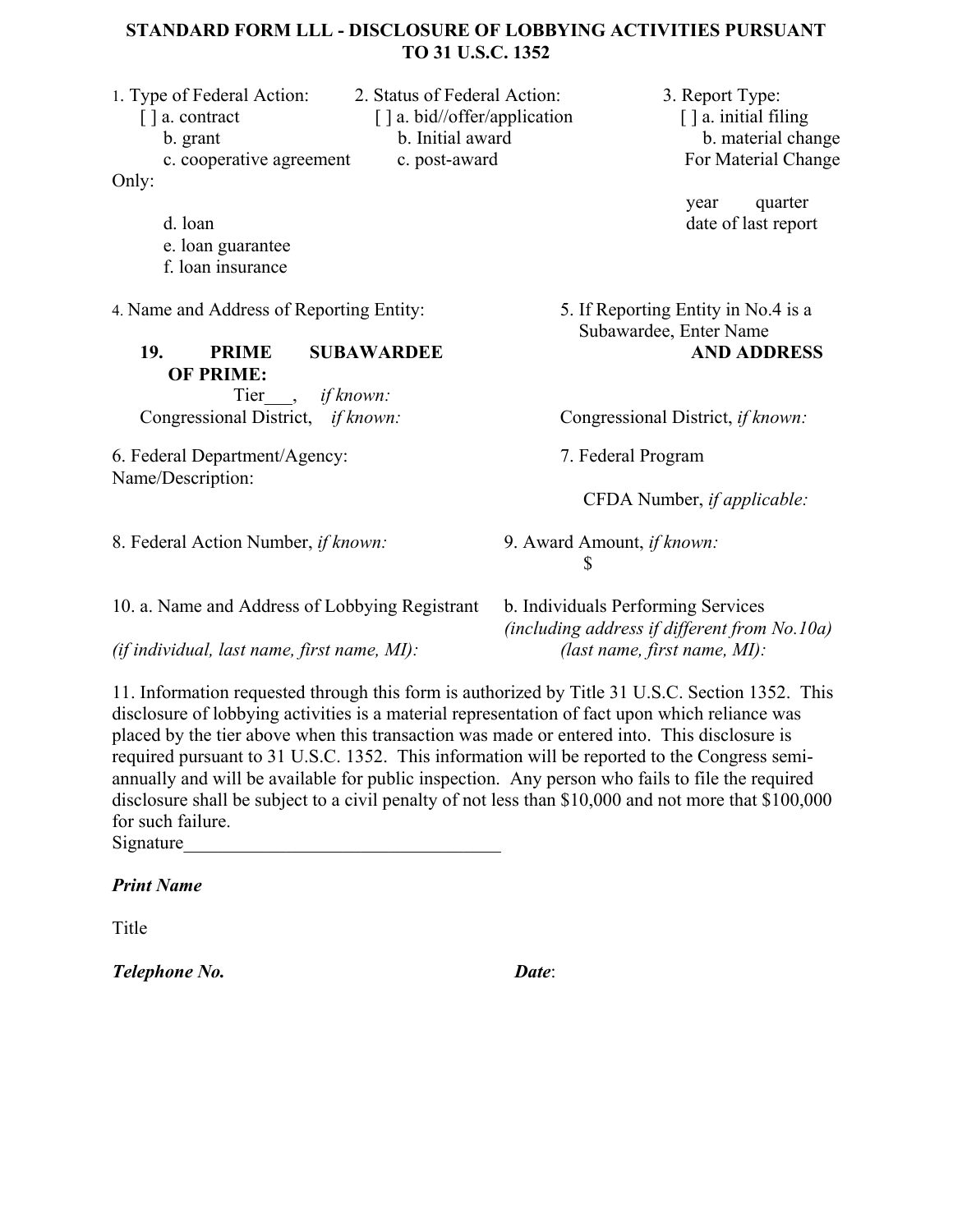#### **20. INSTRUCTIONS FOR COMPLETION OF DISCLOSURE OF LOBBYING ACTIVITIES**

This disclosure form shall be completed by the reporting entity, whether subawardee or prime Federal recipient, at the initiation or receipt of a covered Federal action, or a material change to a previous filing, pursuant to title 31 U.S.C. section 1352. The filing of a form is required for each payment or agreement to make payment to any lobbying entity for influencing or attempting to influence an officer or employee of any agency, a Member of Congress, an officer or employee of Congress, or an employee of a Member of Congress in connection with a covered Federal action. Complete all items that apply for both the initial filing and material change report. Refer to the implementing guidance published by the Office of Management and Budget for additional information.

1. Identify the type of covered Federal action for which lobbying activity is and/or has been secured to influence the outcome of a covered Federal action.

2. Identify the status of the covered Federal action.

3. Identify the appropriate classification of this report. If this is a follow-up report caused by a material change to the information previously reported, enter the year and quarter in which the change occurred. Enter the date of the last previously submitted report by this reporting entity for this covered Federal action.

4. Enter the full name, address, city, State and zip code of the reporting entity. Include Congressional District, if known. Check the appropriate classification of the reporting entity that designates if it is, or expects to be, a prime or subaward recipient. Identify the tier of the subawardee, e.g., the first subawardee of the prime is the 1st tier. Subawards include but are not limited to subcontracts, subgrants and contract awards under grants.

5. If the organization filing the report in item 4 checks "Subawardee," then enter the full name, address, city, State and zip code of the prime Federal recipient. Include Congressional District, if known.

6. Enter the name of the Federal agency making the award or loan commitment. Include at least one organizational level below agency name, if known. For example, Department of Transportation, United States Coast Guard.

7. Enter the Federal program name or description for the covered Federal action (item 1). If known, enter the full Catalog of Federal Domestic Assistance (CFDA) number for grants, cooperative agreements, loans, and loan commitments.

8. Enter the most appropriate Federal identifying number available for the Federal action identified in item 1 (e.g., Request for Proposal (RFP) number; Invitation for Bid (IFB) number; grant announcement number; the contract, grant, or loan award number; the application/proposal control number assigned by the Federal agency). Include prefixes, e.g., "RFP-DE-90-001."

9. For a covered Federal action where there has been an award or loan commitment by the Federal agency, enter the Federal amount of the award/loan commitment for the prime entity identified in item 4 or 5.

10. (a) Enter the full name, address, city, State and zip code of the lobbying registrant under the Lobbying Disclosure Act of 1995 engaged by the reporting entity identified in item 4 to influence the covered Federal action.

(b) Enter the full names of the individual(s} performing services, and include full address if different from 10 (a). Enter Last Name, First Name, and Middle Initial (MI).

11. The certifying official shall sign and date the form, print his/her name, title, and telephone number.

According to the Paperwork Reduction Act, as amended no persons are required to respond to a collection of information unless it displays a valid OMB Control Number. The valid OMB control number for this information collection is OMB No. 0348-0046. Public reporting burden for this collection of information is estimated to average 10 minutes per response, including time for reviewing instructions, searching existing data sources, gathering and maintaining the data needed, and completing and reviewing the collection of information. Send comments regarding the burden estimate or any other aspect of this collection of information, including suggestions for reducing this burden, to the Office of Management and Budget, Paperwork Reduction Project (0348-0046), Washington, DC 20503.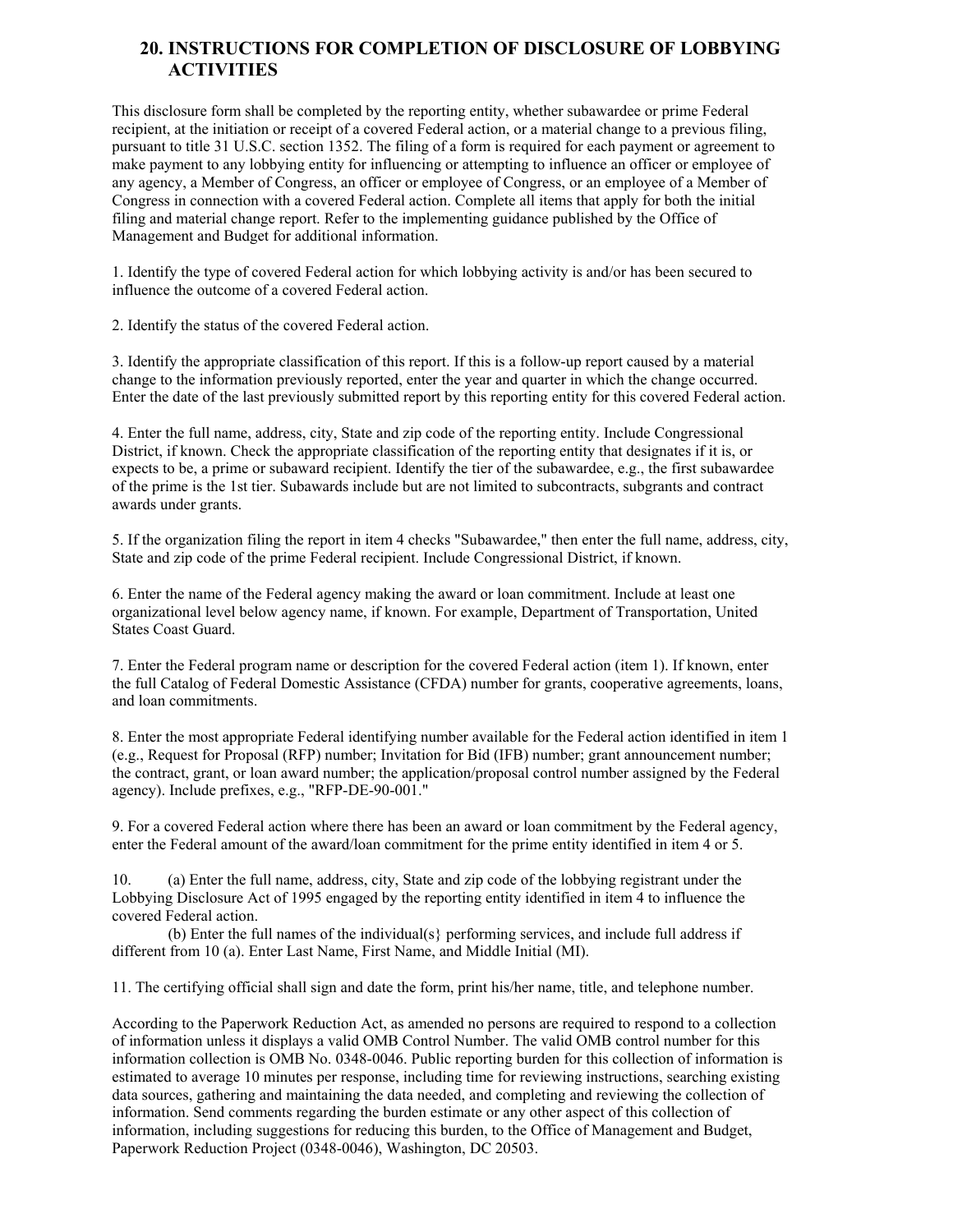#### **CERTIFICATION REGARDING DEBARMENT, SUSPENSION, INELIGIBILITY AND VOLUNTARY EXCLUSION - LOWER TIER COVERED TRANSACTIONS PURUSUANT TO FTA CIRCULAR 2015.1**

1. The prospective lower tier participant,

 $\,$ ,  $\,$ certifies, by submission of this bid or proposal, that neither it nor its principals are presently debarred, suspended, proposed for debarment, declared ineligible, or voluntarily excluded from participation in this transaction by any Federal department or agency.

2. Where the prospective lower tier participant is unable to certify to any of the statements in this certification, such prospective participant shall attach an explanation to this proposal.

3. The prospective lower tier participant shall provide immediate written notice to the LMDC (and the Contractor, if applicable) if at any time the prospective lower tier participant learns that its certification was erroneous when submitted or has become erroneous by reason of changed circumstances.

Executed this day

 $\underline{of}$ 

 $, 20$  .

By Signature of Authorized Official

Name and Title of Authorized Official

 $\mathcal{L}_\text{max}$  , and the contract of the contract of the contract of the contract of the contract of the contract of